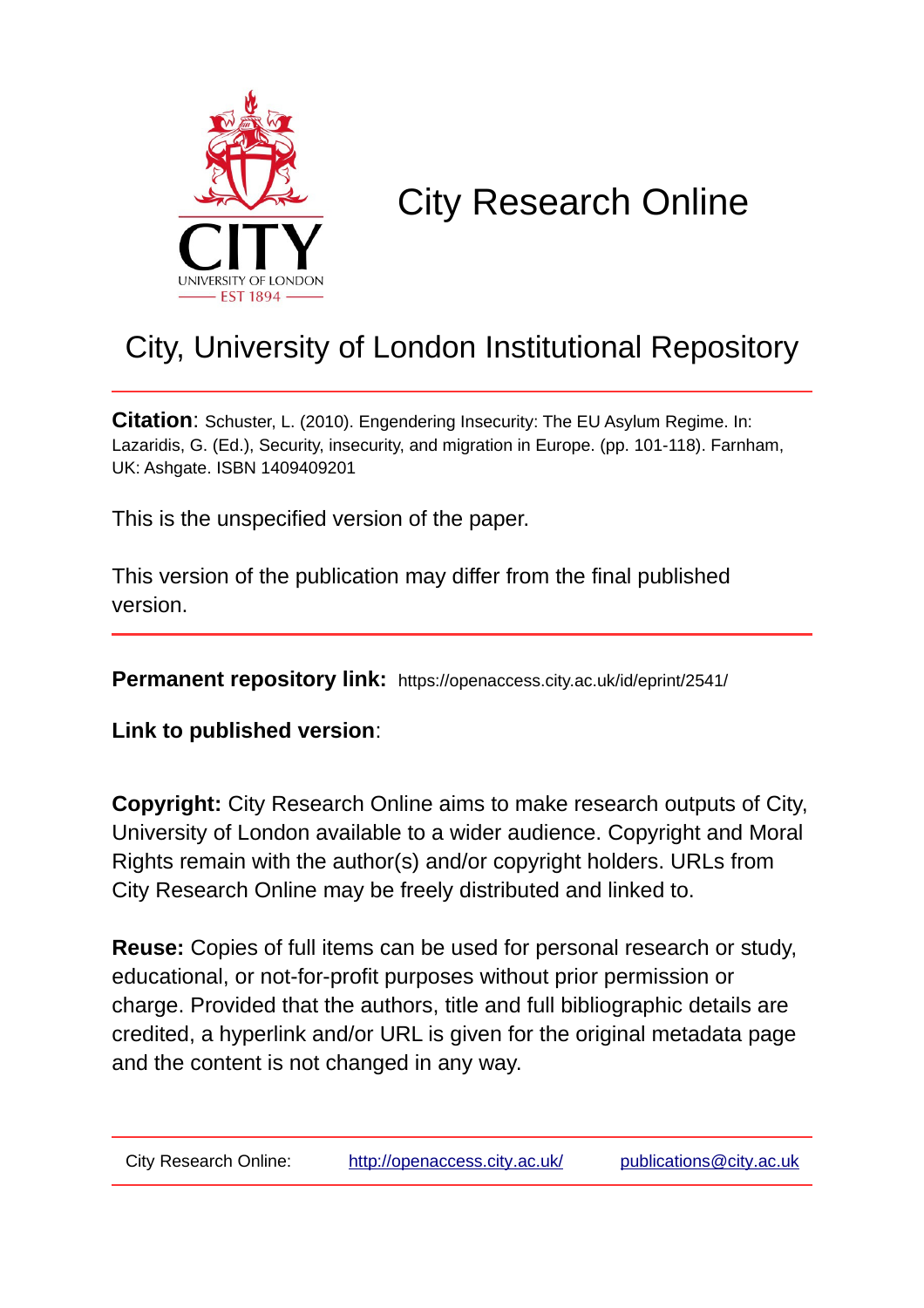## **Chapter 6**

### **Engendering Insecurity: The EU Asylum Regime**

**Liza Schuster Email:** [Liza.Schuster.1@city.ac.uk](mailto:Liza.Schuster.1@city.ac.uk)

*'Me tired France. Me tired Europe. Three years Europe. No life here – sleeping eating waiting nothing. Sleeping bridge, park. Eat street* [mimes squatting, eating from bowl] *No life waiting fighting. Say leave Iran – go Afghanistan. Me go Afghanistan – no family Afghanistan. Family dead, family Iran. Two month Afghanistan – very bad. Me leave. Iran, go Turkey. Turkey five month prison.* [why did they put you in prison?] *For nothing, for nothing. Go Greece – boat. Greece very bad – police very bad. Go England – six month England – four month prison* [detention]. *Me angry, me fighting – 'okay, deport,*  deport'. Deport Greece. Come back France. Me Paris one year. Me tired. Me tired. Thinking, thinking. *Go back Afghanistan. Finish. Dead. Better for me.'* (Afghan man, Paris 27 years old, speaking in English).

The European Union, a federation of 27 states bound together by an explicit commitment to liberal democratic values manifested in the requirement to sign up to the *Acquis<sup>i</sup> ,* has made an equally explicit commitment to offering some form of security to those in need of protection (Schuster 2003). The EU, according to Art. 3 of the Reform Treaty, 'shall offer its citizens an area of freedom, security and justice without internal frontiers, in which the free movement of persons is ensured in conjunction with appropriate measures with respect to external border controls, asylum, immigration and the prevention and combating of crime'. The promise of security is central and not just to the citizens of the EU. While it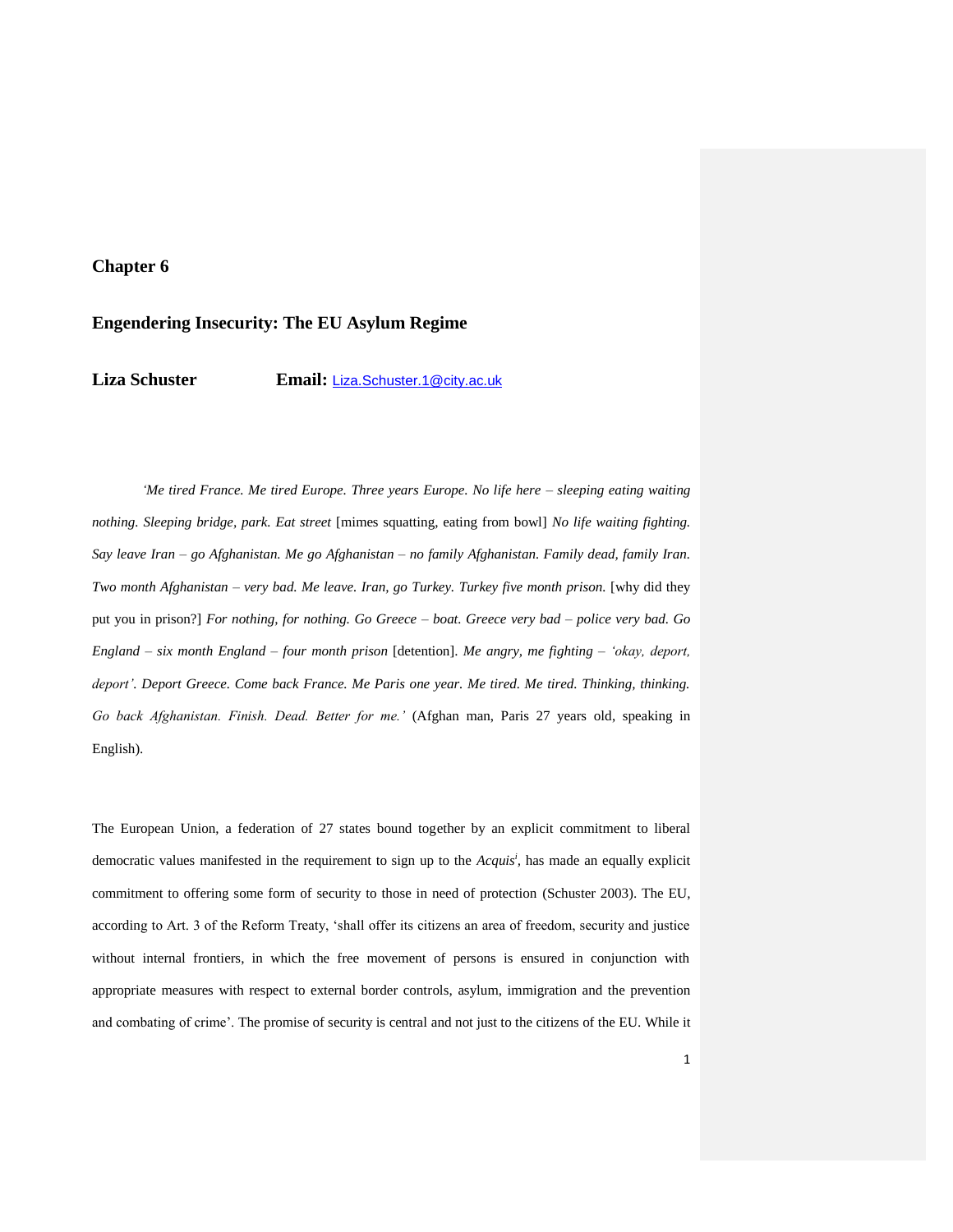is the duty of all states to protect their citizens, all EU Member States have also, by signing up to a range of international and domestic legal instruments, undertaken to protect non-citizens who are unable or, owing to a well-founded fear of persecution, unwilling to avail themselves of the protection of their country of nationality. Security is understood as freedom from threats to one's life and liberty and the capacity to enjoy one's human rights. The state is seen as key in protecting and in securing people, but in the context of asylum in Europe, human security functions 'as a biopolitical technology...wedded to the architecture of the territorial nation-state' (Duffield 2007:111) This technology not only does not protect, but maintains in a state of extreme insecurity, those humans who challenge the capacity of European nation-states to maintain their territorial integrity. This chapter explores the damage inflicted by liberal democratic states on non-citizens, painfully articulated by the young man above.

The EU Member States reserve to themselves the power to protect and secure, and to refuse to protect and secure, those seeking asylum. In this paper, the practice of nation-states in relation to the granting or withholding of security in the shape of papers or documents, and the benefits that come with them, should be understood as an example of the functioning of biopower, of 'techniques for achieving the subjugations of bodies and the control of populations'(Foucault 1998:140). Based on whether or not and where biometric data, such as finger-prints, are to be found in European databases like Eurodac, young men in particular are maintained in a situation of physical need, subjugation and availability to the police in public spaces such as soup kitchens where they eat and the parks where they sleep. In this way, the state maintains control of a population that, while physically vulnerable, is also constructed as threatening. Elsewhere, I have considered the way in which these technologies of control are racialized (Schuster 2003a), but Maguire in this volume provides a fluent and powerful account of the place of finger-printing within the history of colonization and racialization.

While the concept of human security, in which the security, rights and freedom of the individual should take precedence over the state, is becoming, at least rhetorically, the dominant paradigm (Duffield, 2007), the story told here indicates that practically, perceptions of threat and risk to the state and its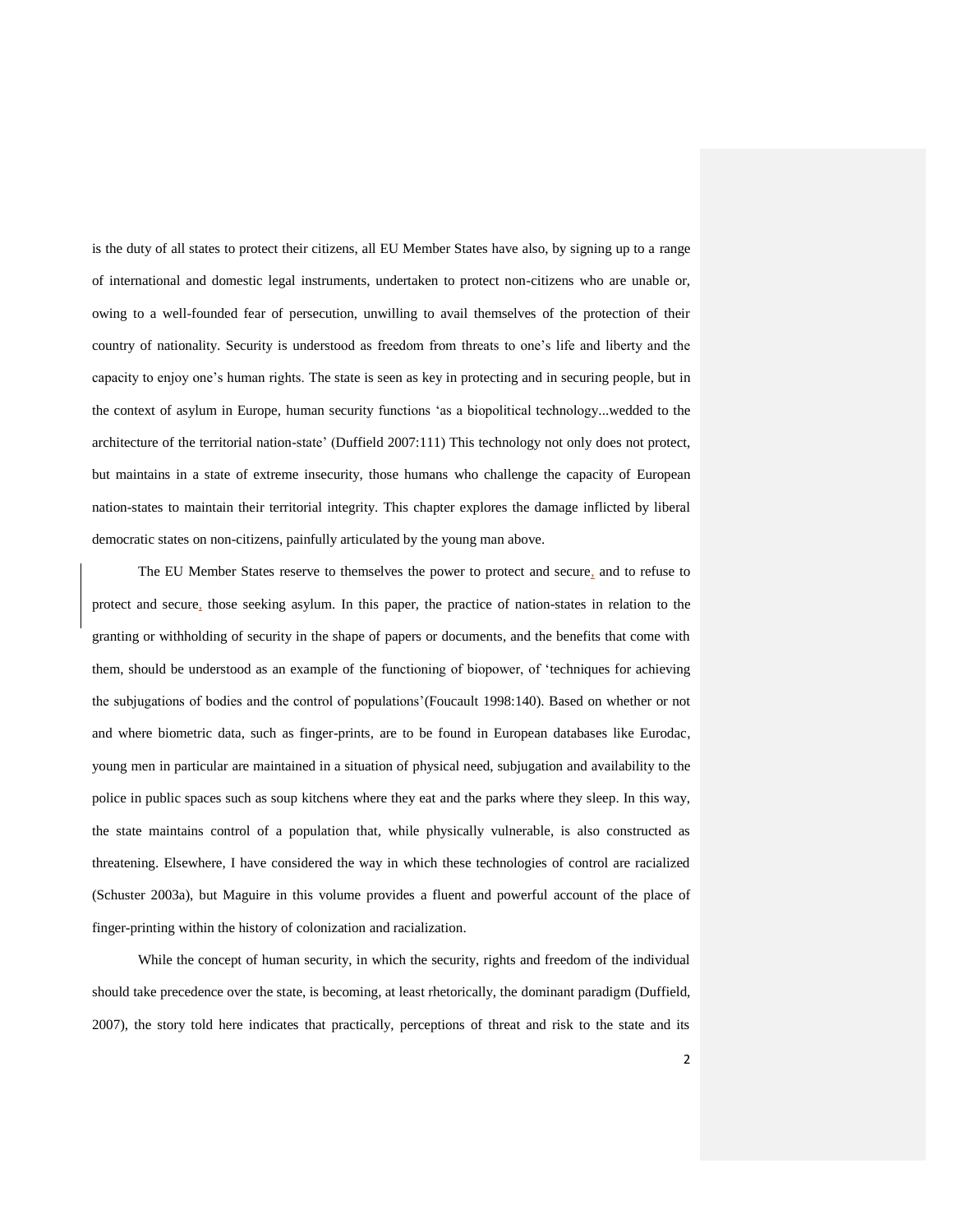citizenry trump the security needs of vulnerable 'others'. Over at least a decade now, numerous scholars have explored the concepts of biopower and biopolitics in relation to the control of mobile populations (Agamben 1998, 2000; Balibar 2004; Bigo 2001), but this chapter is less a contribution to that theoretical literature and more a reflection on the consequences of subjugating one small group of people to particular technologies of control embodied in EU law and practices. Here, security, or rather its absence, is seen from the perspective of those the EU Member States are seeking to control, to manage, in the interests of *state* security.

In 1999, the Member States made a commitment to the development of a common European asylum system based on "full and inclusive" application of the 1951 Convention relating to the Status of Refugees (Commission 1999, see also Vedsted-Hansen 2005). However, the asylum regime currently in place is marked by a narrow and exclusive interpretation of the Convention, one designed to keep those eligible to make a claim to the absolute minimum and to maintain those seeking the protection of the Convention in a state of *insecurity* for as long as possible, in order to facilitate their removal to another state or to their country of origin, and to deter others from seeking its protection. It does this through two instruments in particular – Dublin II and Eurodac (see below). Yet those most in need are at least as likely to be affected as those the EU believes to be 'bogus' asylum seekers. There is no recognition of the two key realities; that it is conditions in the countries of origin that drive up the numbers (Castles, Crawley & Loughna 2002), and that so long as some continue to win the lottery that is European refugee status, others will continue to play in the hope that one day they too will find a place in which to construct a secure future for themselves and their families.

3 Using the experiences of a group of Afghan migrants in Paris who have travelled overland through a number of countries, this chapter argues that in order to evade legal and moral responsibility for providing protection to those in need, EU Member States endeavour to maintain asylum seekers in a state of legal insecurity, which in turn creates the kind of physical and psychological insecurity expressed in the words at the beginning of this chapter. The two instruments that do most to maintain new arrivals in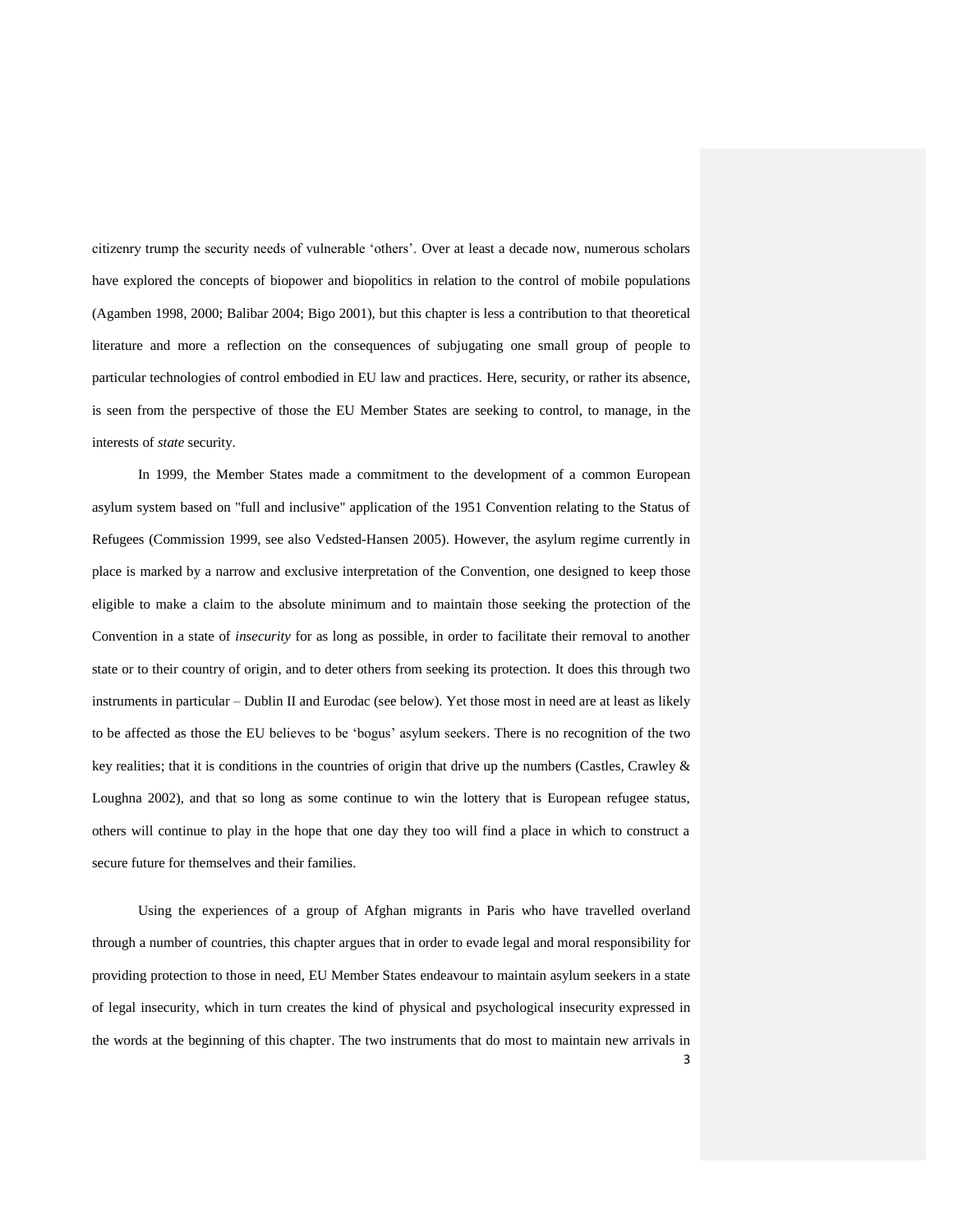this state of insecurity and anxiety are Dublin II and Eurodac (Schuster 2011), the mechanisms used by Member States to avoid a 'full and inclusive' application of the Refugee Convention. Eurodac is a European database storing the fingerprints of asylum seekers, 'making legible certain populations, fixing their identities and their movements' (Maguire, in this volume), while Dublin II is the regulation that identifies the country responsible for examining a claim for asylum, usually the first 'safe' country entered by someone claiming protection. This regulation is used by European Member States to evade responsibility for processing claims by pushing those in their territories back to the first 'safe' countries of arrival. Dublin II keeps asylum seekers in a state of insecurity, not knowing whether their claim will be examined and depriving them of the minimal bundle of rights available to those who are allowed to make a claim (such as accommodation, and access to some minimal allowance – if not to the right to work and control one's environment). The young Afghan men<sup>11</sup> referred to here were at the time of writing in Paris and 'sous Dublin' – that is, the French state was seeking to return them to another Member State using Dublin II and Eurodac. Some remain in this limbo state for many months, unsure of what will become of them (Schuster 2011). By the time they arrive in Paris, they will have already crossed a number of countries in their search for security, and this chapter traces their experiences in these countries and the insecurity that drives them onwards. One of the most significant sources of insecurity is the constant threat of deportation (Chimienti and Acherman 2006), a threat that affects those without any resident status as well as those who have a precarious status such as asylum seeker, or, more particularly, asylum seekers 'sous Dublin'.

The testimonies and insights are drawn from the experience of the author working over a period of about 18 months as a volunteer with the *Collectif de soutien des exiles du 10eme*<sup>iii</sup>, a group of activists that provides information and support to the Afghans who spend their time in and around the parks, canal and soup kitchens of the  $10<sup>th</sup>$  arrondisement of Paris, trying to provide information and answer questions on the European regime. It is informed by many dozens of conversations<sup>iv</sup> in English, French, Greek and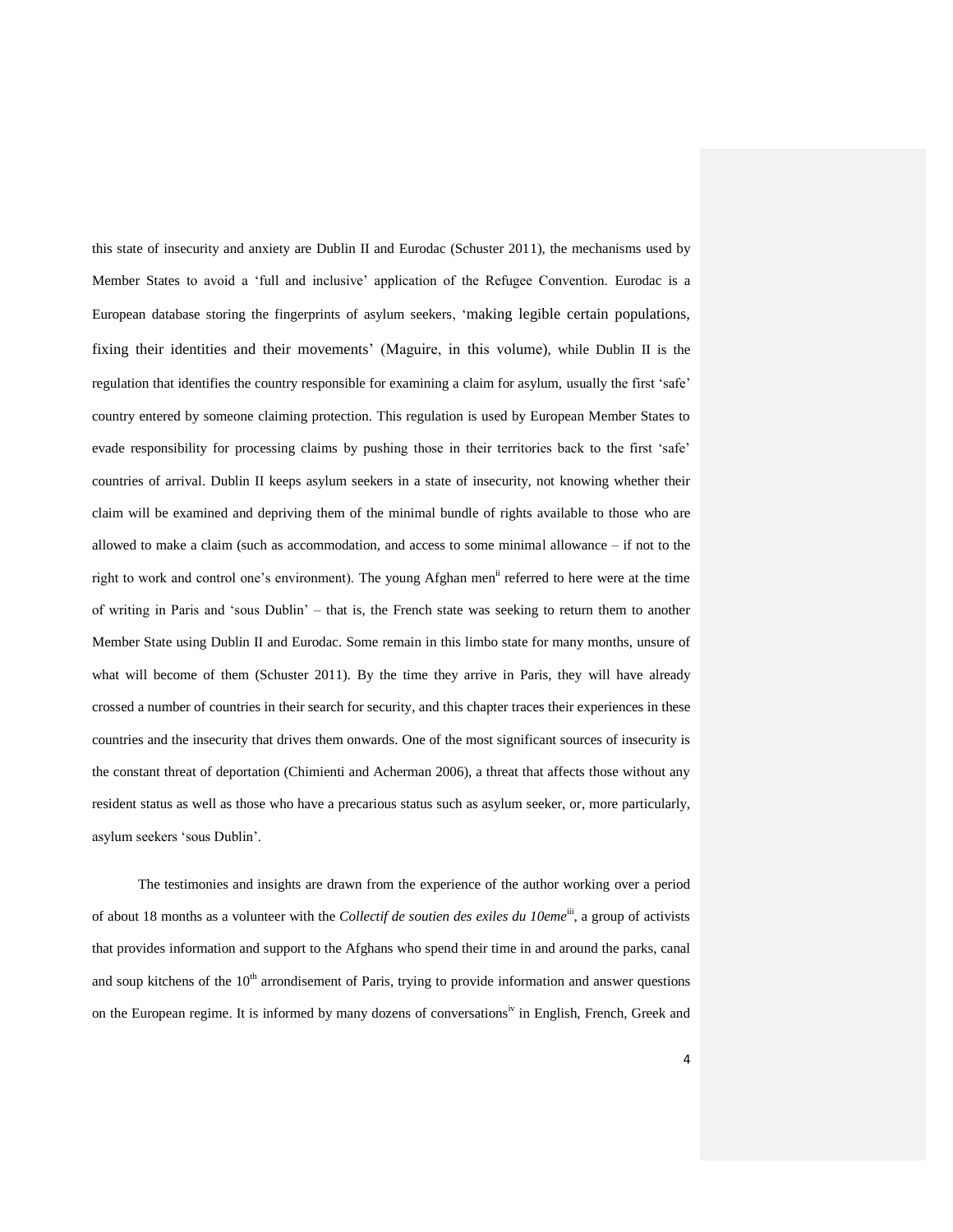very broken Dari with the young men about their journeys from Afghanistan, by the summaries of the conversations with other volunteers posted online each evening and by attendance at a number of meetings attended by activists, charities and local politicians. The chapter details the experiences of the Afghans inside the EU in order to illustrate how it is a combination of legal, physical and psychological insecurity that drives them to move from one Member State to another, and the ways in which Dublin II and Eurodac compound and trap them in that insecurity. Writing on the vulnerability of the undocumented and asylum seekers, Chimienti and Acherman (2006:67) note that while the precariousness of these groups has been documented in a general way, there is little written on specific challenges they face, such as '[p]auperization, instability, the breakdown of social structures and future prospects (Bourdieu 2001), and social exclusion (Castel 1995)'. This chapter is an attempt to document some of the specific challenges faced by a specific group of vulnerable people in the heart of Europe, and as such is a critique of EU asylum policy, which continues to privilege state over human security.

**Comment [N1]:** These are cited by Chimienti – I haven't read them myself Chimienti

**Comment [N2]:** not in bib a/a

#### **To start near the beginning: Iran and Pakistan**

The overwhelming majority of Afghans who have left their country in the last three decades (6.4 million according to UNHCR 2009) sought refuge first in Iran and Pakistan, and many of those currently present in Europe have spent time in those states. It is difficult to find accurate figures especially as insecurity in Afghanistan has led to repeated movements back and forward across the Afghan-Iranian and Afghan-Pakistan borders. The most recent census puts the number of Afghans in Pakistan at 1.8 million – even after returns totaling 3 million (UNHCR 2009), and in Iran at approximately 970,000 (UNHCR 2009, see also Kronenfeld 2008). The 2005 Amayesh (census) put the total number of registered Afghans living in Iran at just over one million (1,021,323) (cited in Abassi-Shavazi 2008). There were also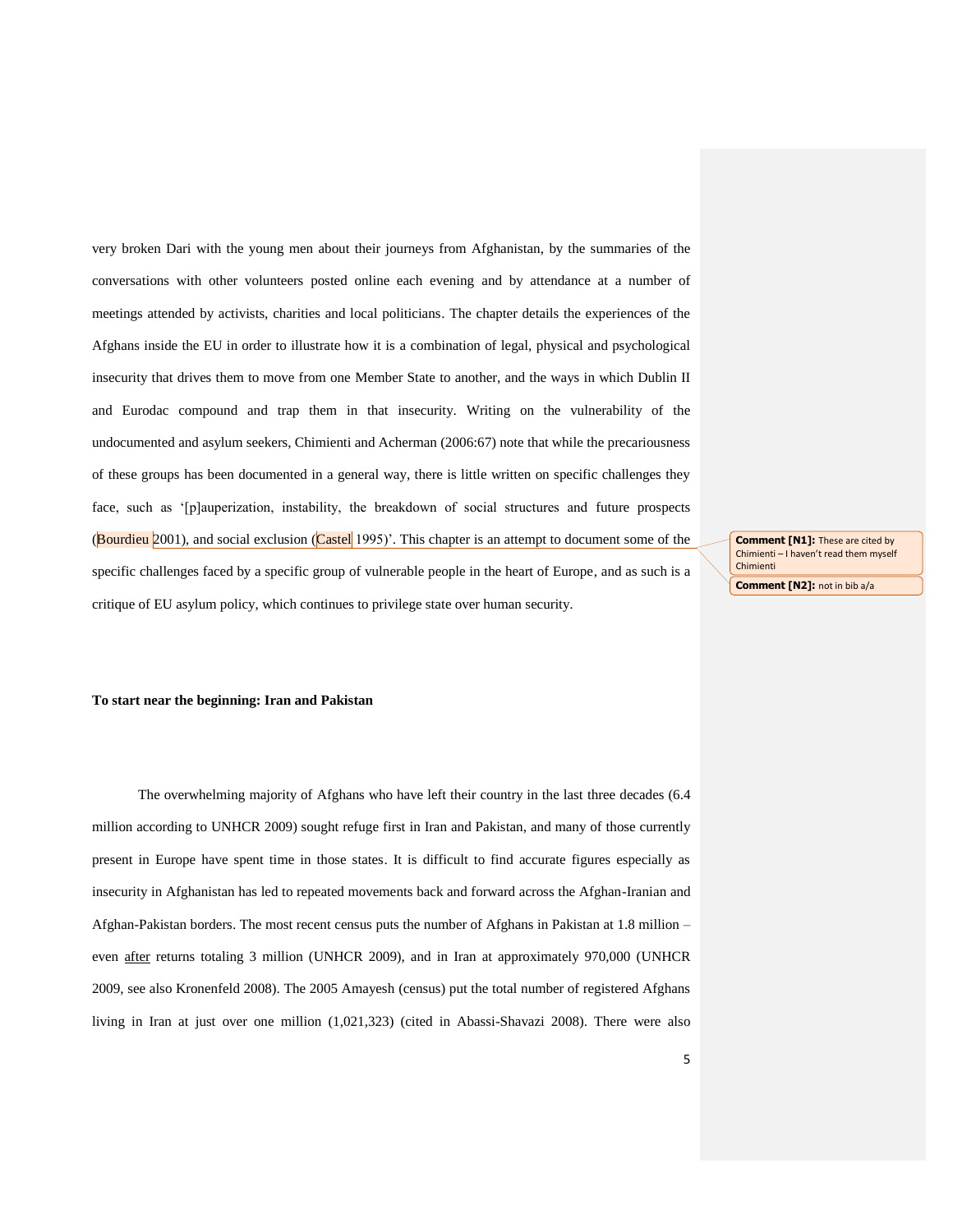estimated to be 500,000 unregistered Afghans, including single labour migrants and, according to Abassi-Shavazi et al (2008), there may well have been a substantial number of Afghans in Iran who were neither documented nor labour migrants. Until 1992, these refugees or *mohajerin* who had fled to Iran would be issued with 'Blue cards' which gave them permission to remain indefinitely'. Although initially supportive towards the Afghan refugees, who were allowed to look for work and accommodation and permitted 'access to healthcare, basic education and subsidized food on the same terms as Iranian citizens' (Harpviken et al, 2004), after the fall of Kabul in 1992, when Afghans fled again in large numbers to Iran, they were regarded as a burden who should return 'home' (IPS 2009). And instead of being treated equally, as Abassi et al put it, 'policies which differentiate non-nationals from nationals shape the opportunities and experiences of second-generation Afghans in Iran' (Abassi-Shavazi et al  $2008:4$ )<sup>vi</sup> – in other words, whatever papers or status Afghans have, unless they have the security provided by Iranian citizenship they remain vulnerable to changes in law and policy.

Since 1992, when a series of mass deportations was initiated, life in Iran has become much more insecure. The testimonies of Afghans in Paris who have lived in Iran bear out the earlier accounts in the briefing by Harpviken et al (2004) that they were no longer welcome (in spite of continuing demand for labour in the Iranian agricultural sector), that, without papers, they felt unprotected in the face of discrimination, crime and violence. As one Afghan who had arrived in Iran aged six months explained 'in Iran, anyone can stop you, take your money, beat you, you can do nothing. The police will not help you. Afghans have no rights there. Iran people are very bad to Afghans'. While competition for scarce accommodation in Paris may explain some of the tension, it seems this hostility was also at the root of fights that broke out in Paris between Afghans and Iranians waiting for the bus that would take the homeless to emergency shelters over the winter of 2009/10 when the numbers of Iranian asylum seekers increased sharply. As one Afghan who had lived in Isfahan, Iran, explained 'the Iranians think they are better than us. They treat us badly in Iran'. Nonetheless, there were mixed feelings. Some Afghans in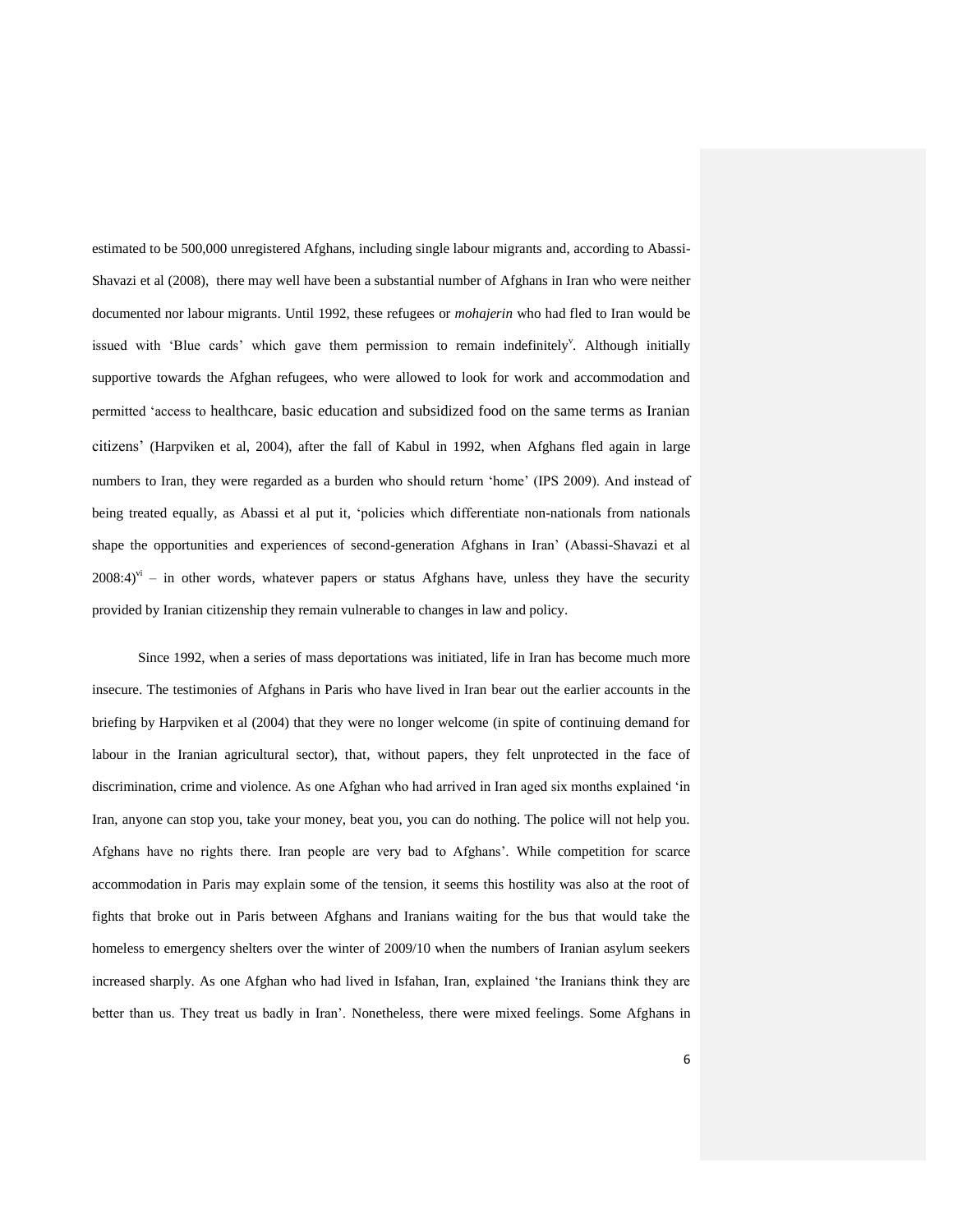private conversations said they preferred the Iranians because they had lived among them for so many years, that having returned to Afghanistan recently they found they had no family there, no support network they could trust, and so their experiences of their 'Afghan home' had been very difficult, but they were not allowed to return to Iran.

Similar stories abound among those who had lived in Pakistan, with the Human Rights Commission of Pakistan reporting 'that the "push" to send refugees back home had acquired the dimensions of a "shove" by creating an environment of fear and persecution to force refugees out' (HCRP 2009) even though many of those living in these two countries were born or spent most of their lives there and even though segments of Pakistan's economy has largely become reliant on Afghan labour (Kronenfeld 2008:45)<sup>vii</sup>. Although the years after the Allied invasion saw large numbers of Afghans crossing back to Afghanistan, many with the help of UNHCR's voluntary repatriation schemes, others had settled and founded families in Pakistan. More significantly perhaps, as Kronenfeld (2008:49) points out '*the majority of Afghans currently residing in Pakistan were actually born there*, and may have little or no familiarity with Afghanistan. Yet these children of refugees are considered refugees themselves and do not have Pakistani citizenship'. In the words of an Afghan in Paris, 'I cannot go back to Afghanistan. I have no family there now. Without family I am dead'. This is a reference to a society that relies heavily on the extended family for security and support. Without a father, uncle or grandfather to guarantee a place in the community, to offer work and shelter, an Afghan stranger is treated with suspicion and will not find protection in Afghanistan. Kronenfeld (2008:55) writes that many Afghans who have returned to Afghanistan from Pakistan, return again, citing lack of shelter (57%), no means of making a livelihood (18%) and insecurity (18%) as factors preventing their long term re-integration.

Given such insecurity, it is perhaps surprising that so few Afghans make their way to Europe. Nonetheless, faced with an uncertain future in Iran and Pakistan, or forced return to a country of which all they know is that they would not have either physical or economic security there, a proportion of these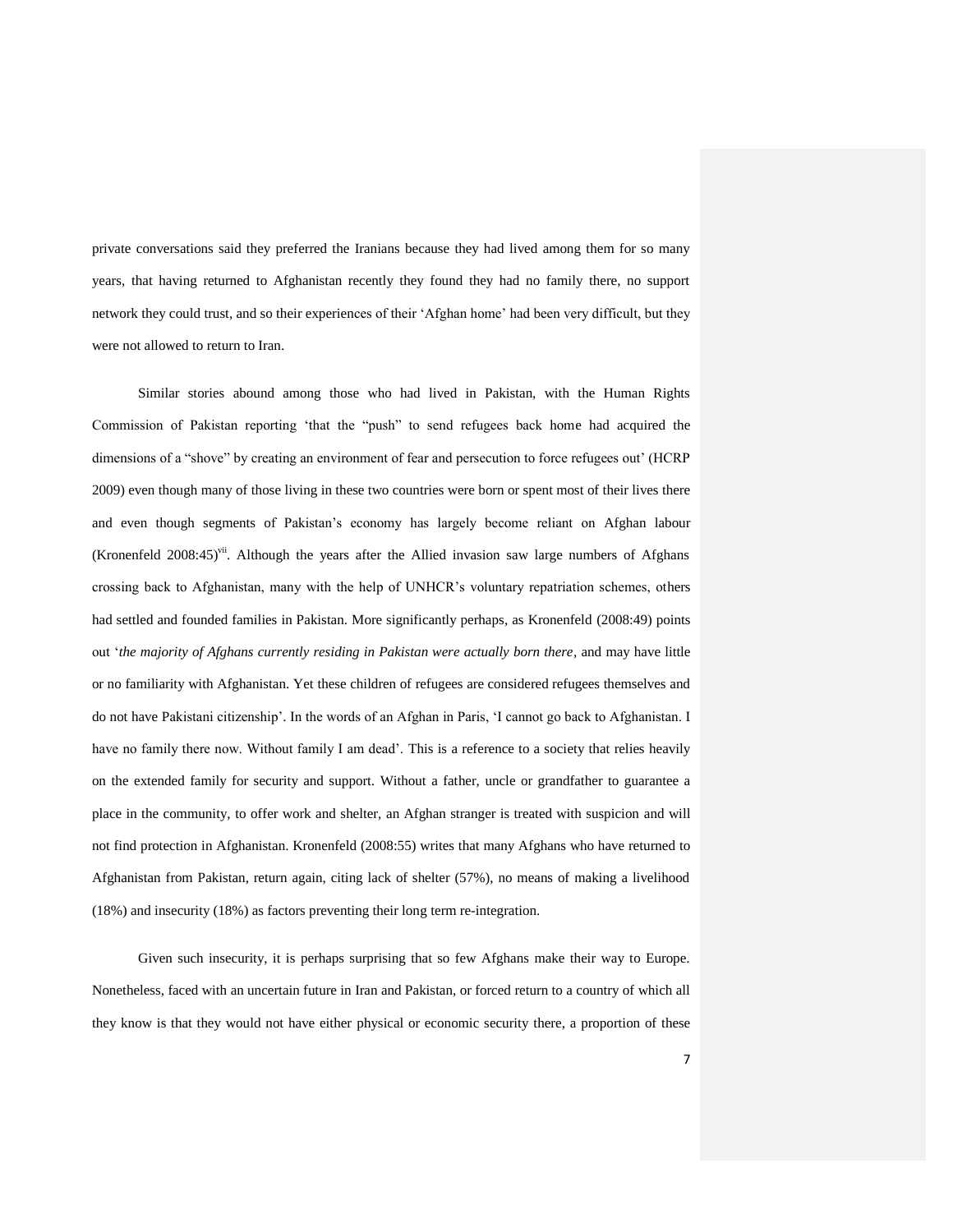Afghans do seek some form of security further afield, though it is important to note that relatively speaking the number of Afghans who seek that security in Europe is tiny. According to the Afghan Ministry of Refugees and Returns the number of Afghan refugees living in all of Europe is 500,000 (cited at IRIN 2009).

#### **En route: Greece**

Until relatively recently, the usual route for Afghans coming to Europe overland was through Iran and Turkey, with Van, Istanbul and Izmir in Turkey being important staging posts on the route (Yaghmaian 2005). Though most of those in Paris referred to the precariousness of life in Turkey and the brutality of the police there, they insist their problems began in earnest once they entered the European Union – that is, on the Greek side of the Turkish border. The asylum regime in Greece has been the target of considerable criticism by scholars (Karamanidou 2010, Sitaropoulos 2000, Papadimitriou & Papageorgiou 2005), NGOs (AI 2008, Human Rights Watch 2008), other EU Member States, in particular Norway (IAB 2009, Norwegian Organisation for Asylum Seekers 2009) and the European Commission (2007). The problems in Greece are multiple and occur at different levels, and can be understood in terms of different forms of insecurity: physical, legal, economic, social.

Signatories of the Geneva Convention are prohibited by Article 33 from forcibly returning or refouling people to 'a country in which the refugee has reason to fear persecution'. There is ample evidence both from NGOs (Amnesty International 2004; Human Rights Watch 2008; Norwegian Organisation for Asylum Seekers 2009), journalists such as Sarah Prestianni<sup>viii</sup>, scholars (Karamanidou 2010, Yaghmaian 2005) and from conversations with Afghans in Paris and that the Greek authorities engage in practices which amount to the refoulement of asylum seekers, that is, the return of people to

8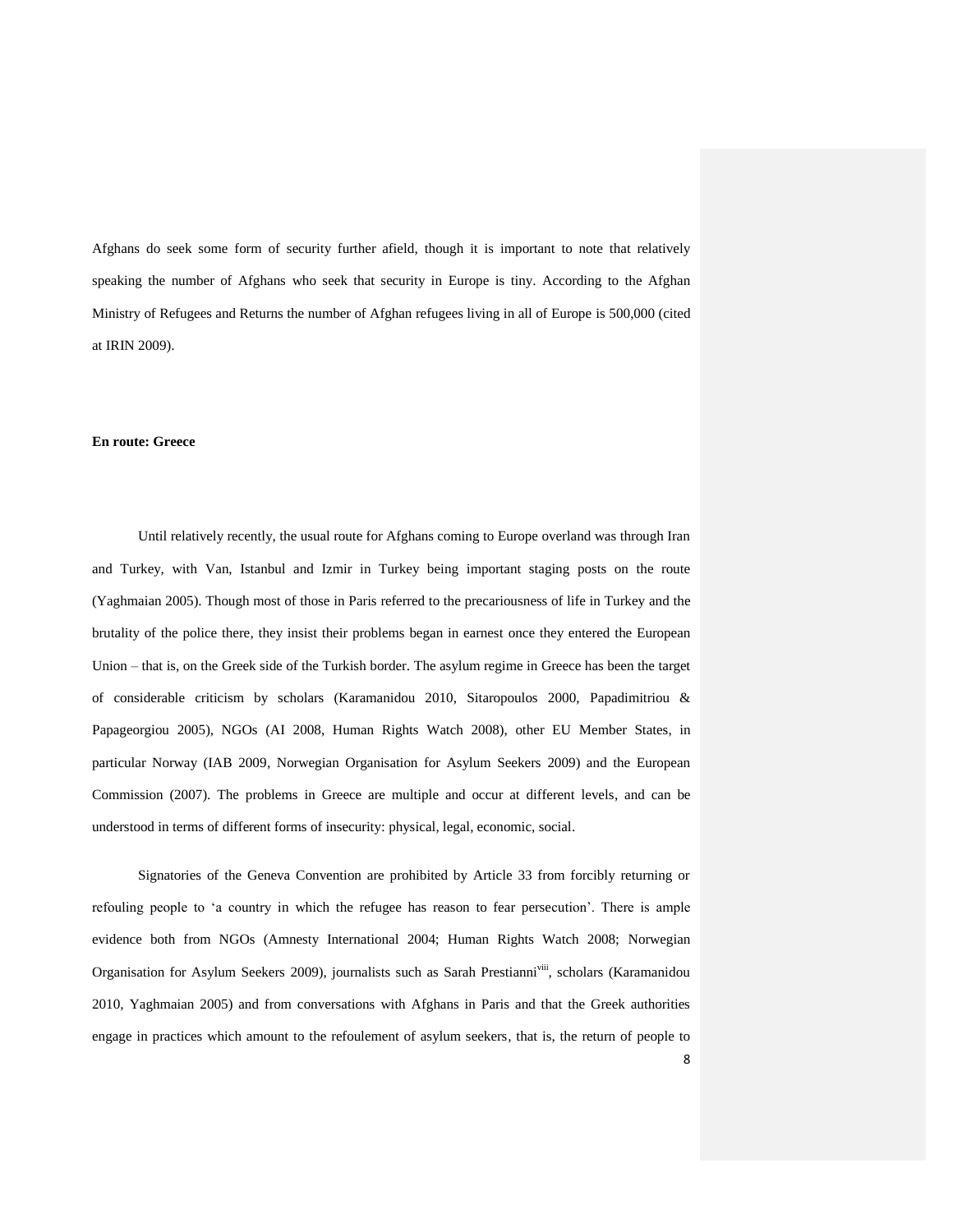'the frontiers of territories where his life or freedom would be threatened on account of his race, religion, nationality, membership of a particular social group or political opinion' (Art. 33, 1951 Convention). Those caught by the Greek authorities on or near the land border with Turkey are liable to be returned across the border without being offered the opportunity to claim asylum. There is also evidence that the Turkish authorities have continued the refoulement, pushing some back into Iraq (Norwegian Organisation for Asylum Seekers 2009).

Afghans in Paris told of being arrested on crossing the border between the two countries and thrown into jail near Alexandropoli, near the Turkish border, echoing similar stories gathered by Yaghmaian (2005), including the use of dogs to harass and bite the migrants. One young man told how he was picked up and kept with others in a large concrete room. After 20 days, when about 100 men had been detained, Greek 'commandos' came and moved them in groups of 10 onto a boat on a river (the Evros). On the Turkish side, they were forced off the boats at gunpoint, before it turned round and headed back to Greece. Sara Prestianni, an Italian photojournalist working with NGOs, and campaign groups on this subject confirmed the stories told in Paris, and added that before being returned Turkey the Afghans were stripped of anything that might betray their presence in Greece – including clothes with Greek labels or markings. In spite of this, the Turkish authorities sometimes insist on pushing back to Greece those they find on their side. In one case documented by UNHCR, Turkish police tried to force 18 men, including five recognized as refugees by UNHCR, across a river separating the two countries leading to the deaths of four of them by drowning (UNHCR 2008). Other young men in Paris confirmed reports of boats being returned to Turkish waters by the Greek coastguards, with their occupants being threatened with guns (Pro Asyl et al 2007). According to the Human Rights Watch Report (2008:38), the Turkish General Staff was cited as claiming 'that Greece "unlawfully deposited at our borders" nearly 12,000 third-country nationals between 2002 and 2007'. At this stage, these young men had no physical or legal security and were extremely vulnerable.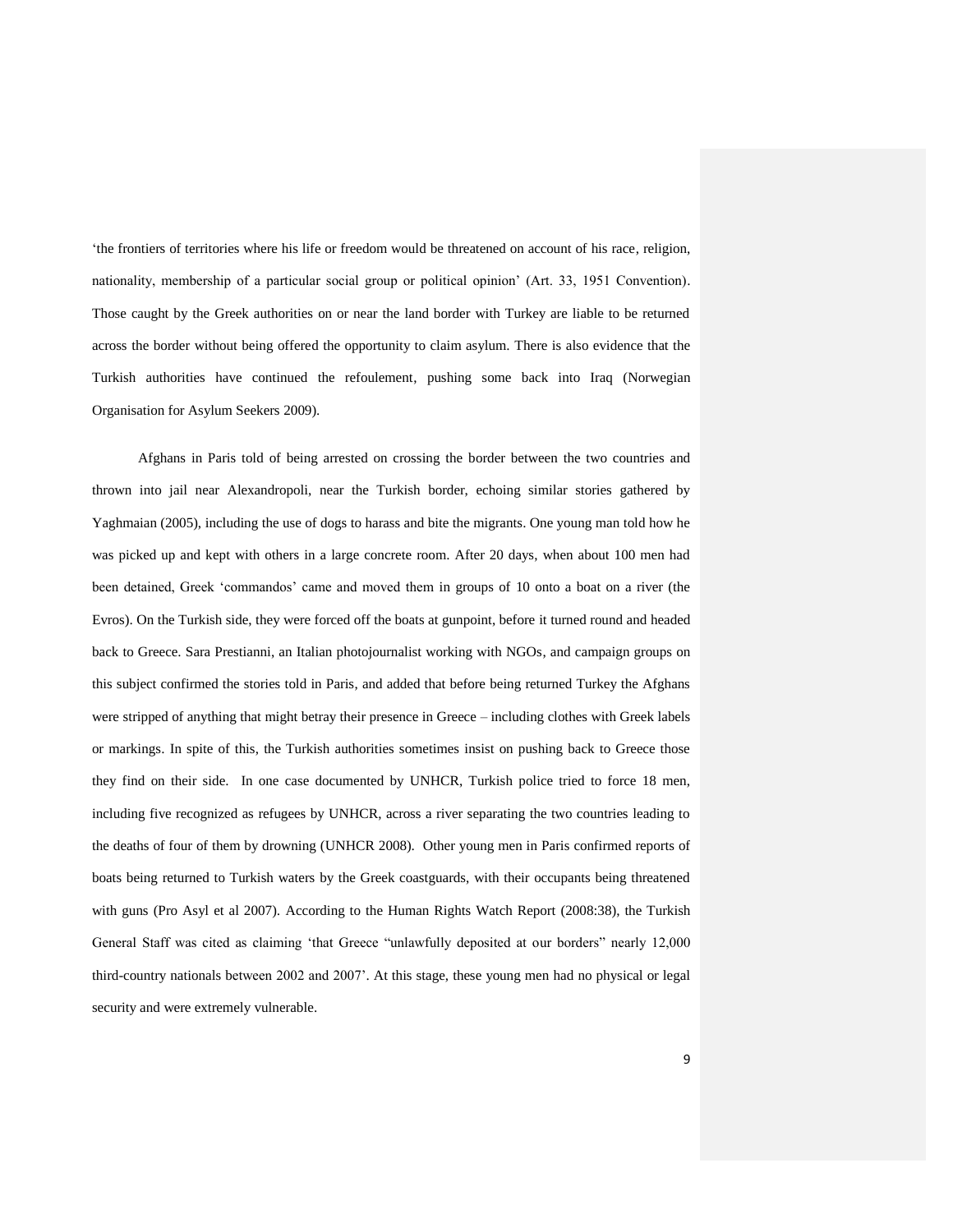For those not returned to Turkey from Greece, there is still little hope of any form of legal security. Despite a doubling of the number of asylum applications in Greece from 12,267 in 2006 to 26,735 in 2007 (OFPRA 2008), these numbers are very low compared to other Member States, given that Greece is the first EU state reached by many potential asylum seekers, especially those coming from Afghanistan. From the accounts of the men in Paris, and from work by Karamanidou (2010) and Karamanidou and Schuster (2010), the primary explanation for the very low figures is the difficulty of making an asylum claim in Greece, though with the election of a new government in 2009 this may change (Karamanidou and Schuster 2010). All the Afghans spoken to in Paris on this subject (more than 20) in response to a question about claiming asylum in Greece, said without exception that they had not been allowed to do so. This was a recurring theme, brought up spontaneously by many others. In spite of the many thousands of Afghans transiting the country, only 2,287 claimed asylum in 2008. None were granted any form of status (UNHCR 2009) so none have any form of legal security. The Greek document most often seen in Paris is a single sheet of paper written in Greek that obliges the holder to quit Greek territory within 30 days. It offers no protection, no security, no access to rights of any kind. Without papers, potential asylum seekers in Greece are liable to harassment and to arrest by the police. Two of the Parisian Afghans in July 2009 reported having spent 3 months in a prison near Alexandropoli without charge, without trial, and without having been allowed out of their cell once – a cell they shared with 13 others. Almost all told of physical beatings, some retaining the scars. I accompanied one 18 year old to hospital to be treated for damage to his kidneys resulting from a beating by Greek police. When speaking of experiences on the way to Paris, young men would often interrupt each other to show off different injuries, sustained frequently as they struggled to resist giving their fingerprints – in one case a broken nose as the 17 year old's face was pushed onto a table. Broken fingers were a common souvenir.

10 However, it is not merely the physical abuse that persuades the Afghans to move deeper into Europe. Even where people have not been beaten and have managed to find work in Greece, make friends and learn the language, the lack of any secure legal status makes it difficult for people to build a life, to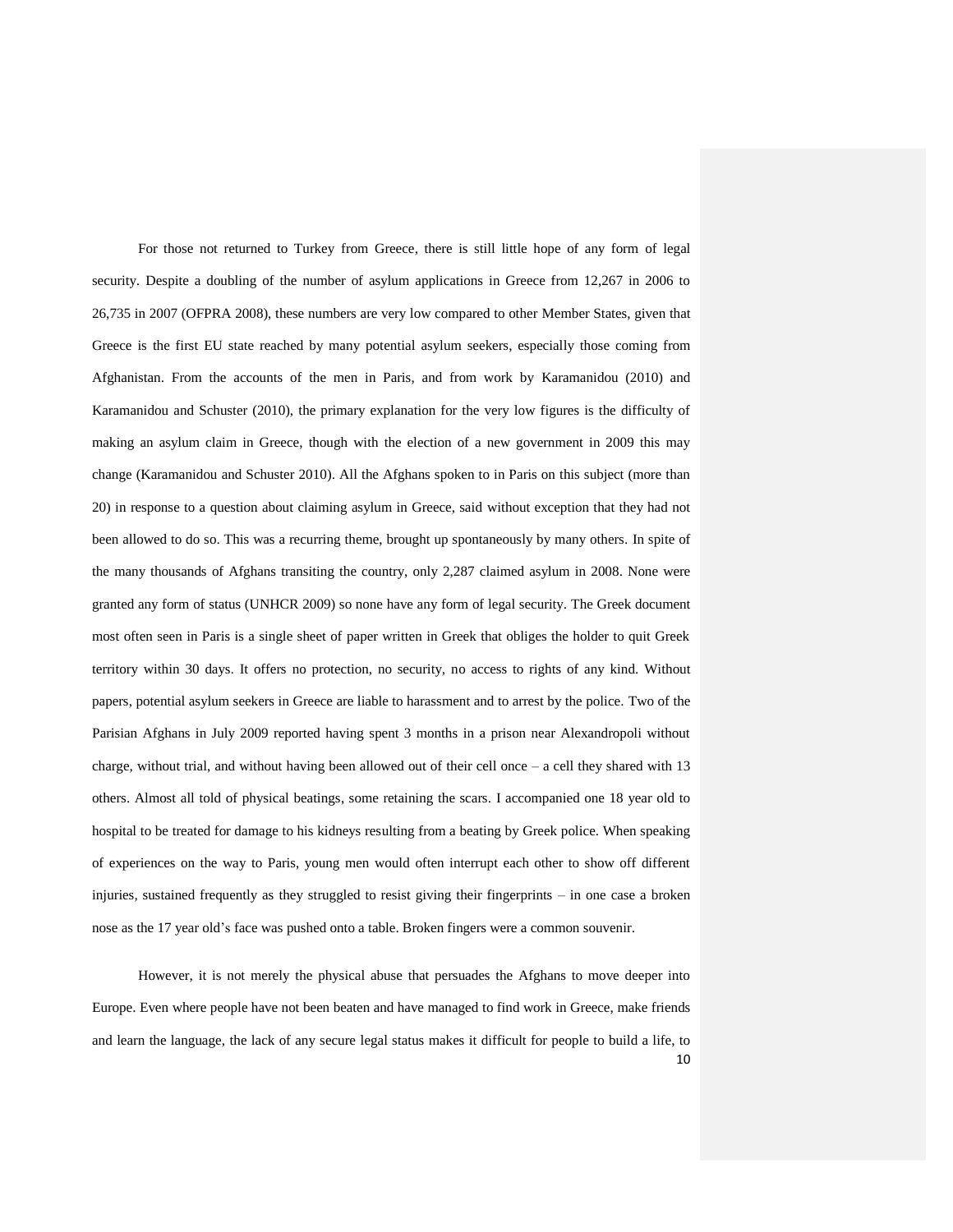earn enough money to send home or to get the education and training many seek. As a result, most Afghans headed for Patras, or more recently Igoumenitsa, the Greek ports from where the ferries for Italy depart. There they joined the squatters camps which until recently housed up to 3,000 migrants. In early summer 2009, the camps in Patras were again destroyed by the police as part of a crack down on undocumented migrants. Another young Afghan told me he had been so shocked by his experiences in Greece, which he 'thought was part of Europe', he almost gave up and went back to Iran, but thought he would try a little bit further on into Europe. Nonetheless, transit through Greece, especially if one has had one's fingerprints taken, means that access to legal security, and all the other forms of security attendant on having papers, is extremely difficult. Nearly all the Afghans in Paris have come through Greece, and many have had their fingerprints taken there, and so once they come to the attention of the authorities anywhere else in the EU, if their fingerprints are found in the Eurodac database, it is to Greece that they will be returned – whether or not they have applied, or been allowed to apply, for asylum in Greece.

#### **Some security: Italy**

Some Afghans in Paris had had to make a number of attempts to get to or through Italy, having been picked up on ferries or small boats and returned immediately to Greece. Among the young men in Paris, none appeared to have been returned to Greece under Dublin II, and it has not been possible to discover how many applications are made by Italy to return asylum seekers to its Eastern neighbor using EU law. Although, in a decision of the Council of State of 3 February 2009, three young Afghans had their expulsion to Greece ordered by the Ministry of Interior under the Dublin Regulation stopped (ordinance of 3 February 2009)<sup>ix</sup>. Most of the criticisms directed at Italy have related to the treatment of people arriving on the islands of Lampedusa and Sicily, or the mainland coast, who may be detained in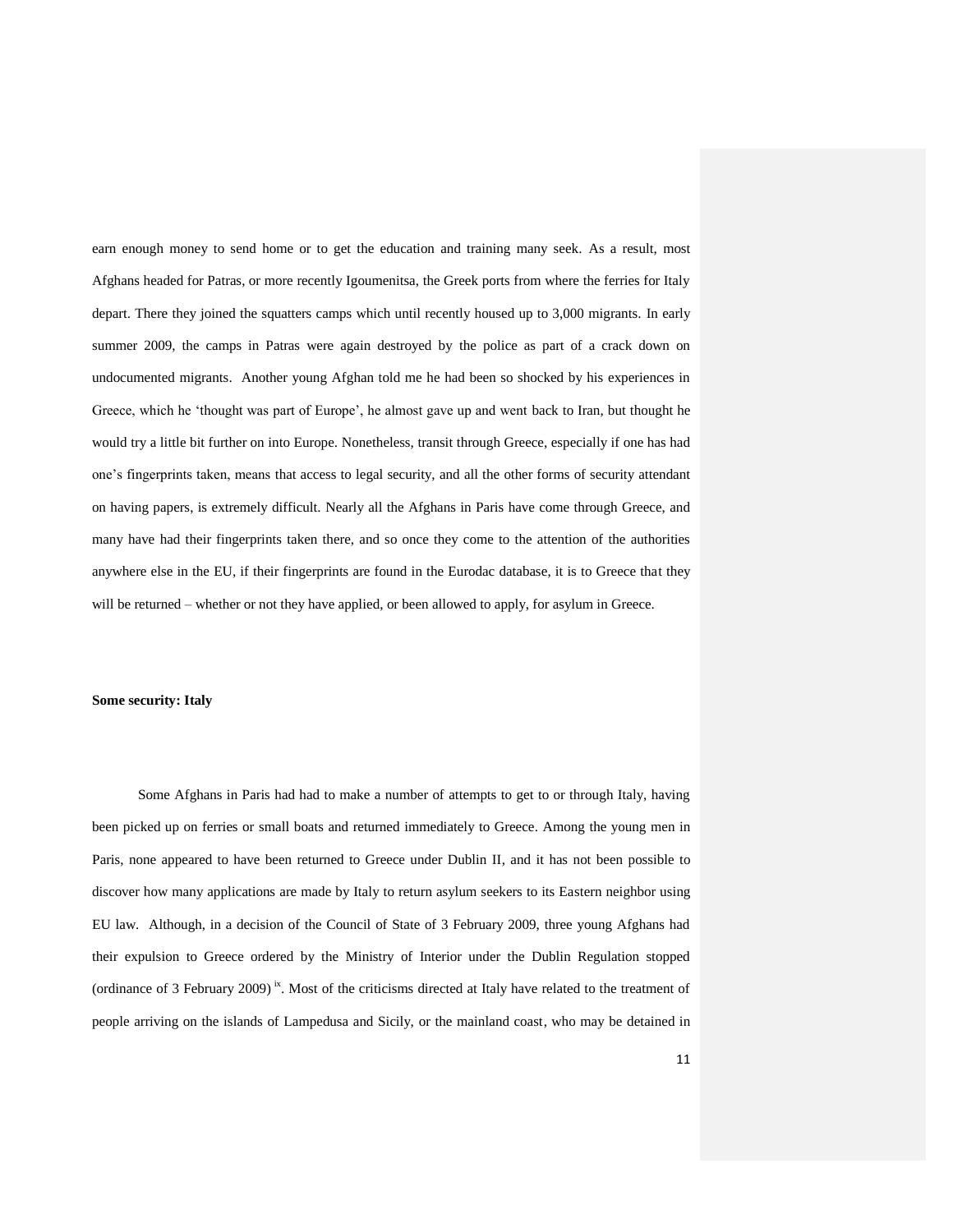crowded and unsanitary conditions, and to the rapid mass deportations of people who have not been offered the opportunity to claim asylum to North African countries (Council of Europe 2009:3, 16). However, in 2008, for example, 1,732 Afghans did claim asylum in Italy, and 208 were granted refugee status and 969 a subsidiary status (UNHCR 2009), which is a very high recognition rate by comparison with Greece (see table 1 below).

**Table 1 Recognition rates (%) of Afghan asylum seekers in selected EU MS 2008**

| --                           |      |      |      |      |      |      |      |    |  |  |
|------------------------------|------|------|------|------|------|------|------|----|--|--|
|                              | Aus. | Den. | Fin. | Fra. | Ger. | Gre. | Ita. | UK |  |  |
| Refugee status               | 44   |      |      | 36   | 29   |      | 12   |    |  |  |
| Total positive<br>decisions* | 80   | 50   | 95   | 42   | 60   |      | 67   | 55 |  |  |

\*Including subsidiary protection *Source: Adapted from UNHCR (2009)*

One might expect that this status would offer Afghan refugees a degree of security, and to a certain extent it does. Those recognized as refugees are unlikely to be refouled and those who are rejected will not be returned in most cases but left to live as *clandestini*, without accommodation, the right to work or any support. Those who are awaiting a decision, may, if they are lucky, find accommodation in one of the *centri di accoglienza* (accommodation centres), which are similar to emergency shelters provided to the homeless – that is they open at 21.00, close their doors at 22.00, and 'guests' must leave before 08.00. These are distinct from the closed *Centri di identificazione ed espulsione (CIE)* (centres of identification and expulsion) where those who have been rejected, or who are in a fast-track process, are held awaiting deportation.

12 However, from August 2009, a steady stream of Afghans with Italian papers indicating that they had been granted refugee status in Italy began arriving in Paris – 12 on one day alone. When asked why they had left Italy, they responded because of the racism. They are frequently mistaken for Rom (perhaps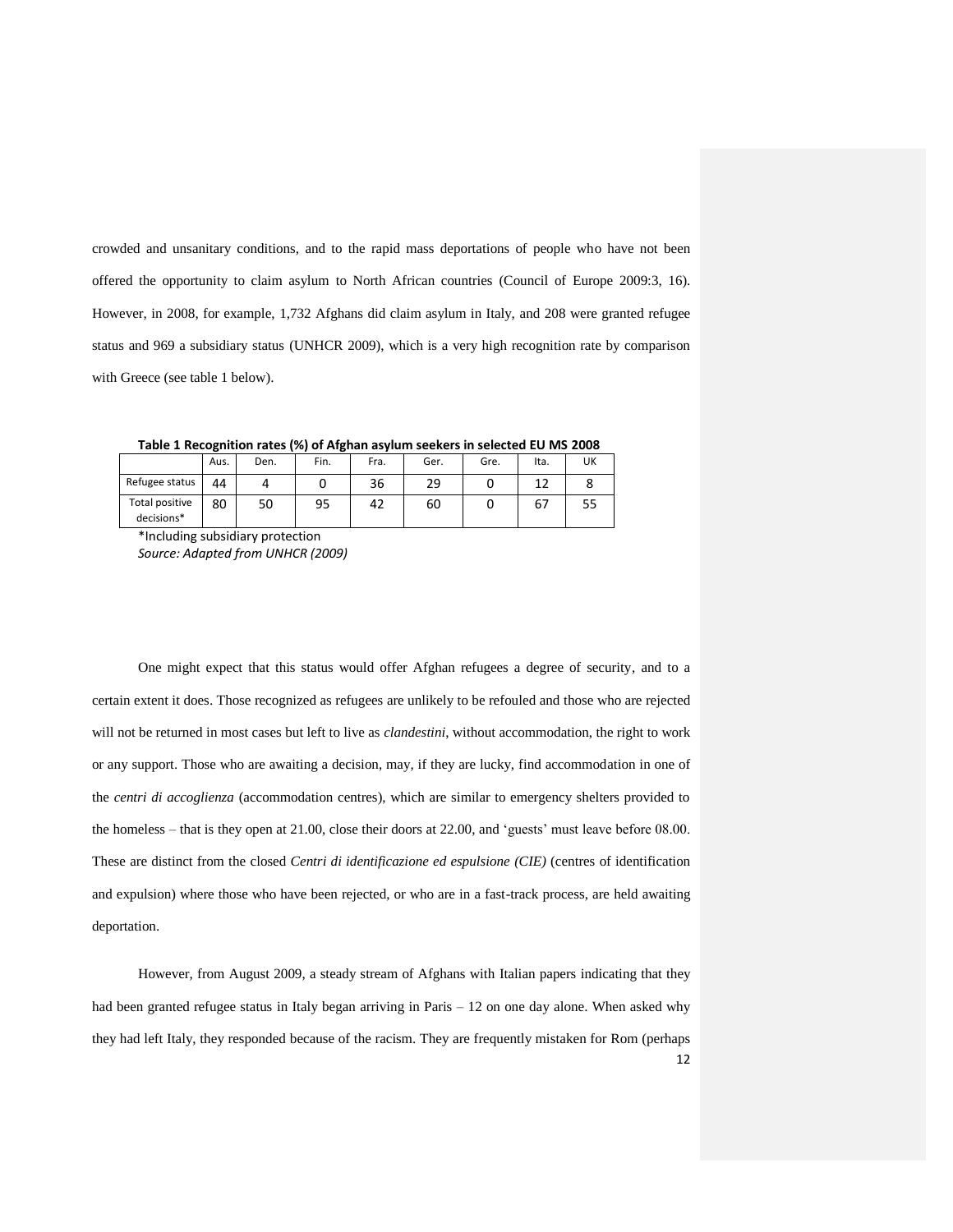the most victimized population in Europe) and share the Rom experience of violence at the hands of fascists, racists and police (Council of Europe 2009). They could no longer bear the daily exposure to implicit and explicit hostility, such as people refusing to sit beside them on the bus or shouting at them in the street. However, they also explained that a significant factor was difficulty finding work, or accessing training or education. This they put down to a combination of discrimination and economic problems.

None had thought to apply through legal channels for permission to change residence, to move to another European Member State. Those I spoke to could not see that it was anyone's business where in Europe they lived or worked – they were not looking for anything from the state, just the chance to find secure accommodation and employment. However, while refugee status allows one to travel around Europe, it does not enable one to access the labour market, or economic or social support. As a result, those who have left Italy looking for economic security, the chance to build a life and start sending money to family in Afghanistan, often find themselves living on the streets in Paris, alongside those who have no papers, or only the most temporary residence permits.

#### **Engendering security: France**

13 In France, 42% of Afghans *who succeeded in making a claim for asylum* in 2008 were granted either refugee status or some form of temporary, renewable status (see table 1 above). However, most Afghans will have travelled through Greece and Italy and had their fingerprints taken en route. Once their fingerprints have been found in the Eurodac database, using the Dublin II regulation, France will apply to Greece to return them there without allowing them to make a claim for asylum. In 2006, France applied to return 2,647 people to other countries (all Member States) using Dublin II, succeeding in 849 cases (32%), including some Afghans (actual numbers not known, but some of those in Paris have been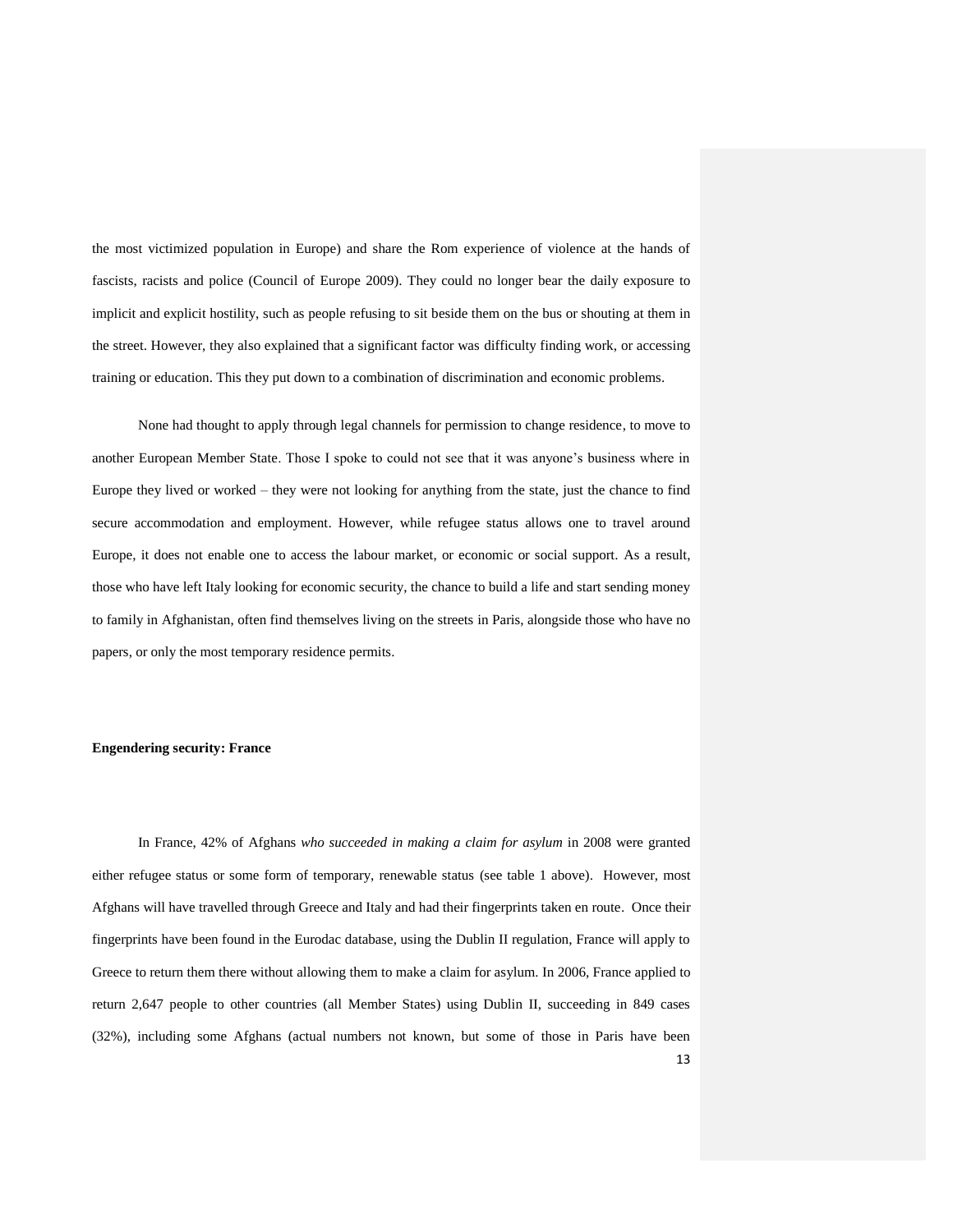returned to Greece under Dublin and have returned again to Paris). Being put 'under Dublin' should in theory offer some protection from arrest by the police, as those in this condition would normally be able to produce a paper demonstrating that they have made an attempt to claim asylum (i.e. they are not undocumented and trying to hide). However, among those in Paris, many had experienced regular harassment by the police, in particular during the night if sleeping rough when they would be woken to be questioned and, if they were lucky, moved on. The Afghans themselves would only rarely comment on such everyday occurrences<sup>x</sup>, but occasionally emails among members of the Collective would circulate as volunteers living locally would become aware of a spike in the harassment, usually a prelude to attempts to deport.

Having applied for asylum in France, their fingerprints have been taken. Even if their fingerprints have been taken in Greece, they are not always found in Eurodac (Greece has an interest in not making these returns easy since this would only increase the pressure on their system!) and, even if found, Greece does not always respond to requests within the two months allowed. If people cannot be returned to a country they have transited, their claim must be examined in the country where they are, however, precariously, resident. However, by the time France takes responsibility, those who have been through this process are frequently bitterly disappointed by their treatment in France. At least two or three times a week, members of the *Collectif* would hear of Afghans 'under Dublin' being detained in *centres de retention* (detention centres)*.* In theory, this should only happen towards the end of the process, to facilitate the transfer. In practice, it seems far more arbitrary. Although they are entitled to some form of accommodation, dozens of Afghans 'under Dublin' are sleeping rough in Paris, and members of the C*ollectif* wage a constant battle to insist that the local authorities find accommodation for them (often in B&Bs). This insecurity about their future, about whether they will be allowed to claim in France, about whether they will be granted recognition, places a heavy psychological burden on those who effectively find themselves in a legal limbo.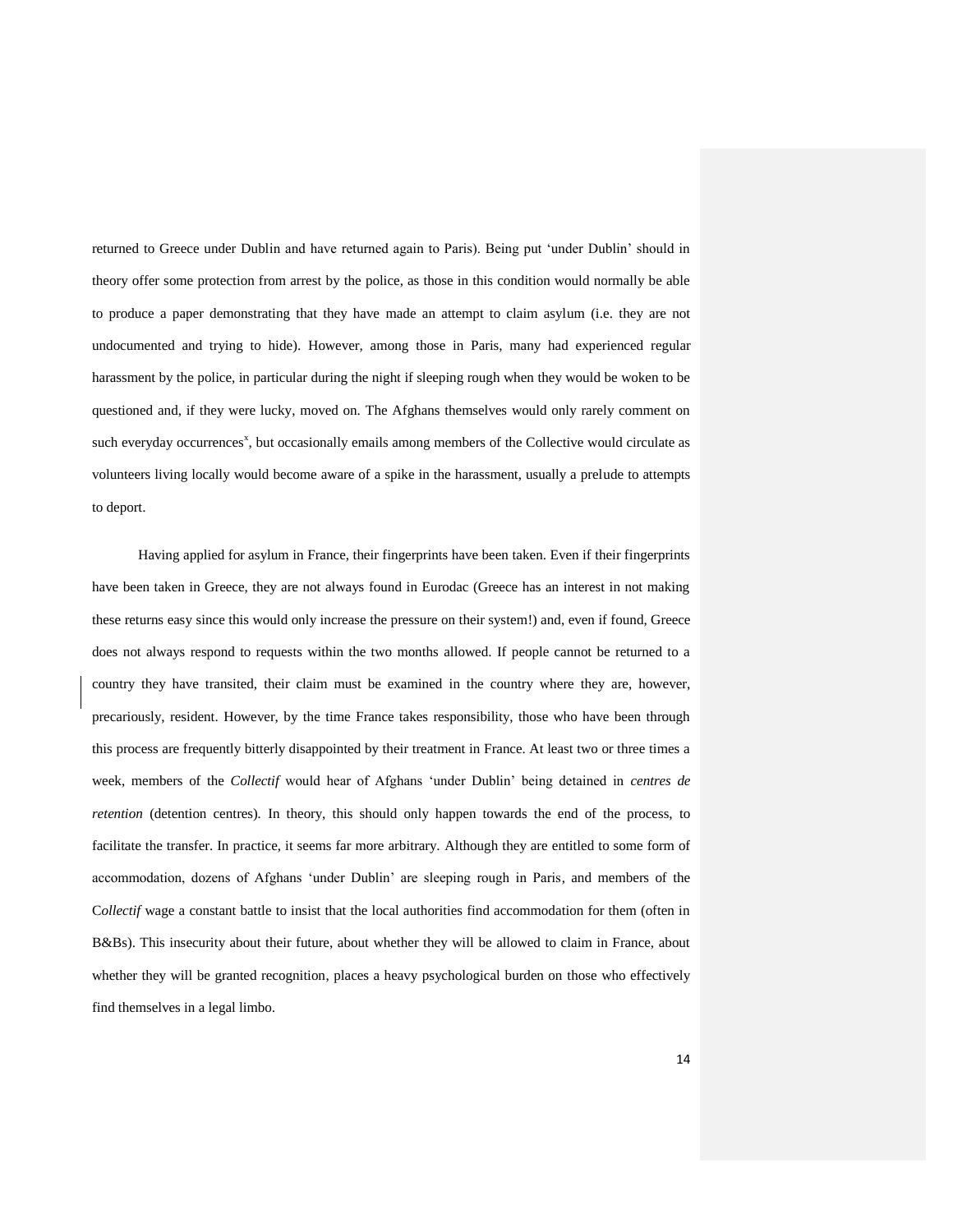Afghans arriving in Paris for the first time are shocked by the reception conditions of the other Afghans in Paris, including those who have applied for asylum, and often decide within days to continue their journey, unable to believe that they would be unable to find asylum in other EU Member States. These young men want to pursue their journeys because France's inhospitality to Afghans is evident to the new arrivals, who are shocked and disheartened to find friends and fellow Afghans sleeping in parks, under canal bridges and in the streets, or accommodated with alcoholics and drug addicts in emergency hostels that resemble Bedlam. Young Afghans in Paris can spend many months outdoors. Winter 2008/9 saw temperatures drop to -10C, to which the City of Paris's response was the provision for minors of 25 beds in a hall. Each night there were approximately 60 Afghans, many without blankets or sleeping bags, some of whom would walk all night, afraid that the cold would kill them if they lay down. Those left outside include many who have applied for asylum, so that there is little incentive for new arrivals to follow suit. The consequences of living outdoors include lice, scabies, dental problems, depression and psychosis. On occasion, distressed young men have requested help for friends who have threatened suicide, who wander aimlessly at night, or who in two cases were found banging their heads against the stones of the bridge under which a group were sleeping. A psychologist from *Médécins Sans Frontiers* visits one of the parks frequented by the Afghans to try to offer support, but it is difficult to build relations of trust in these circumstances.

However, it is not just the lack of accommodation that pushes people to try elsewhere. Among the other push factors are the lack of training opportunities, the lack of work permits, and a growing anger and bitterness at their treatment. Of the group assisted by the *Collectif* , many wait a while before applying for asylum. In some cases they are consulting with friends in Paris, trying to work out whether they would be better off trying to stay in France or moving on. Some choose positively to apply for asylum in France, while others claim because there is nowhere else for them to go. This group includes those who have made it to Britain and been deported back to Afghanistan from where they have once again made their way west and northwards. Among this group there is an intense sense of frustration.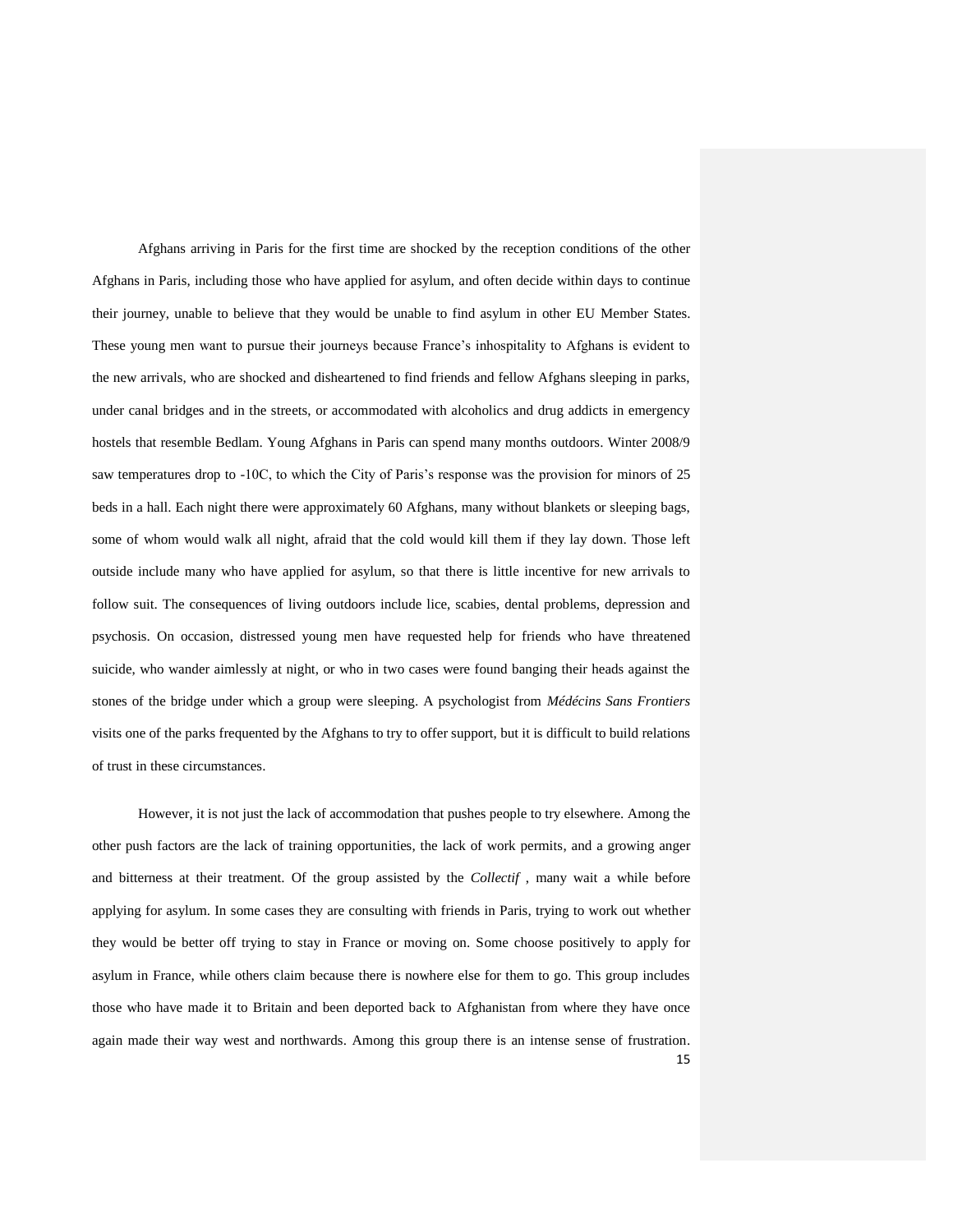Many are not allowed to claim asylum in France because of Dublin II, but are also not allowed to claim asylum anywhere else, and they feel a sense of abandonment, caused by the French state's refusal to take responsibility for them, while at the same time refusing to allow these young men to take responsibility for themselves, to find work and accommodation.

The French state is particularly reluctant to take responsibility for providing, or allowing NGOs to provide, more than the scarcely adequate assistance currently available because of its experience in Calais with the Red Cross shelter at Sangatte<sup>xi</sup>. It is argued that as most of those, particularly minors, in Paris are only passing through, there is little point in investing time and effort in integrating them into the system. As the former director of France Terre d'Asile explained in conversation one evening 'our caseworkers spend hours, days trying to find a host family, a school, a social worker – and then pouf, they disappear – heading for England or Norway'. Against this, Jean Michel Centres of the *Collectif* argues that if these young people were taken in charge quickly, rather than just 'stored' in B&Bs, they would not want to continue their journeys. Local politicians are concerned that if more support is offered, this will encourage more people to come, and to stay for longer periods. Maintaining people in a situation of uncertainty, of destitution and distress, has become a weapon in the battle to deter new arrivals and encourage others to return (Schuster 2005) or to move on in the search for security.

#### **The myth of elsewhere: Norway? UK?**

16 In these circumstances, the UK and Scandinavian countries have taken on a mythical status. On the nightly patrols carried out by members of the *Collectif*, questions are regularly asked about where people should go next, about conditions elsewhere. The *Collectif* produces leaflets explaining the asylum processes in different EU states and in Norway, together with the recognition rates for Afghans and the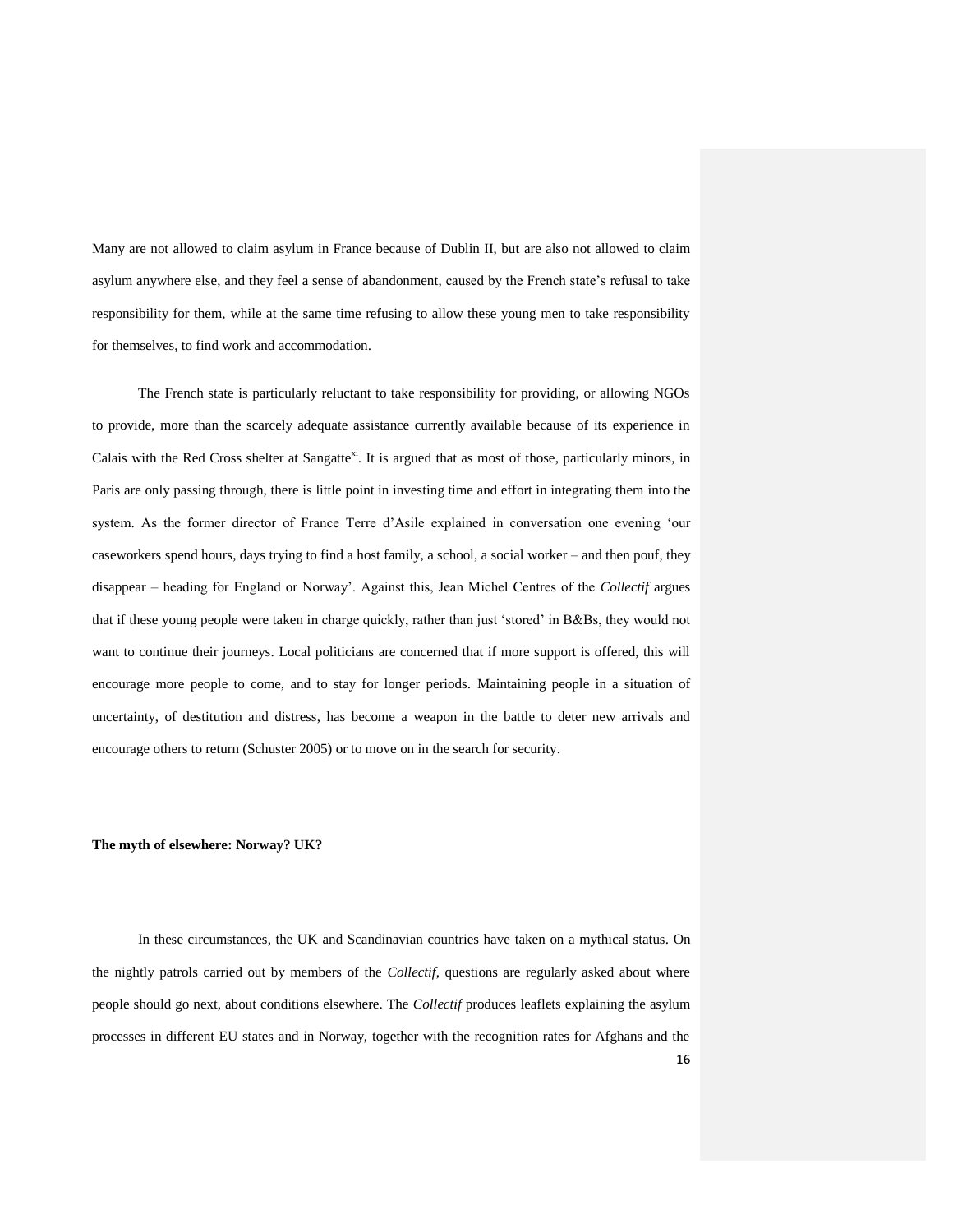provisions for minors (see Parusel, this volume). The goal is to ensure that whatever decision people make, it is based on information that is as accurate and up-to-date as possible. Volunteers do not advise on where to go, though they try to inform people about what to expect.

For minors, or those who hope to pass as minors, Norway in particular is seen as somewhere they will be safe. Those who have made it phone friends still en route and explain that they are quickly taken into care, placed with a family and in school. In Paris, I have met only one person who had returned from Norway, and that was to visit friends stuck in Paris. In 2008, Norway suspended returns to Greece, because of conditions there, though reinstated them for single men in 2009, but only after an individual examination of their case, when particular difficulties experienced in Greece may be taken into account. Families and those under 18 are not returned, but are cared for and integrated. This perhaps accounts for the increase in the number of applications to Norway in recent years (table 2), especially among those who are under 18 (1719 in 2009, 579 in 2008). Though not a member of the EU, Norway has signed up to the Dublin Regulation and has access to Eurodac.

#### **Table 2**

| Year                         | 2000 | 2001 | 2002 | 2003 | 2004 | 2005 | 2006 | 2007 | 2008 | 2009 |
|------------------------------|------|------|------|------|------|------|------|------|------|------|
| Applications<br>from Afghans | 326  | 603  | 786  | 2032 | 1059 | 466  | 224  | 234  | 1363 | 3871 |

*Source: Norwegian Directorate of Immigration (www.udi.no)*

Others remain determined to make it to England. Those who have families there tell of successful businesses and of educational opportunities, and believe they will be among the lucky ones. Those who are in Paris having been returned from the UK under Dublin II, or caught on the Channel ferries, or having been returned by the UK to Greece or Afghanistan, still speak of better treatment in the UK. In part this is because the Afghans compare British police favourably to French, Italian and Greek police, in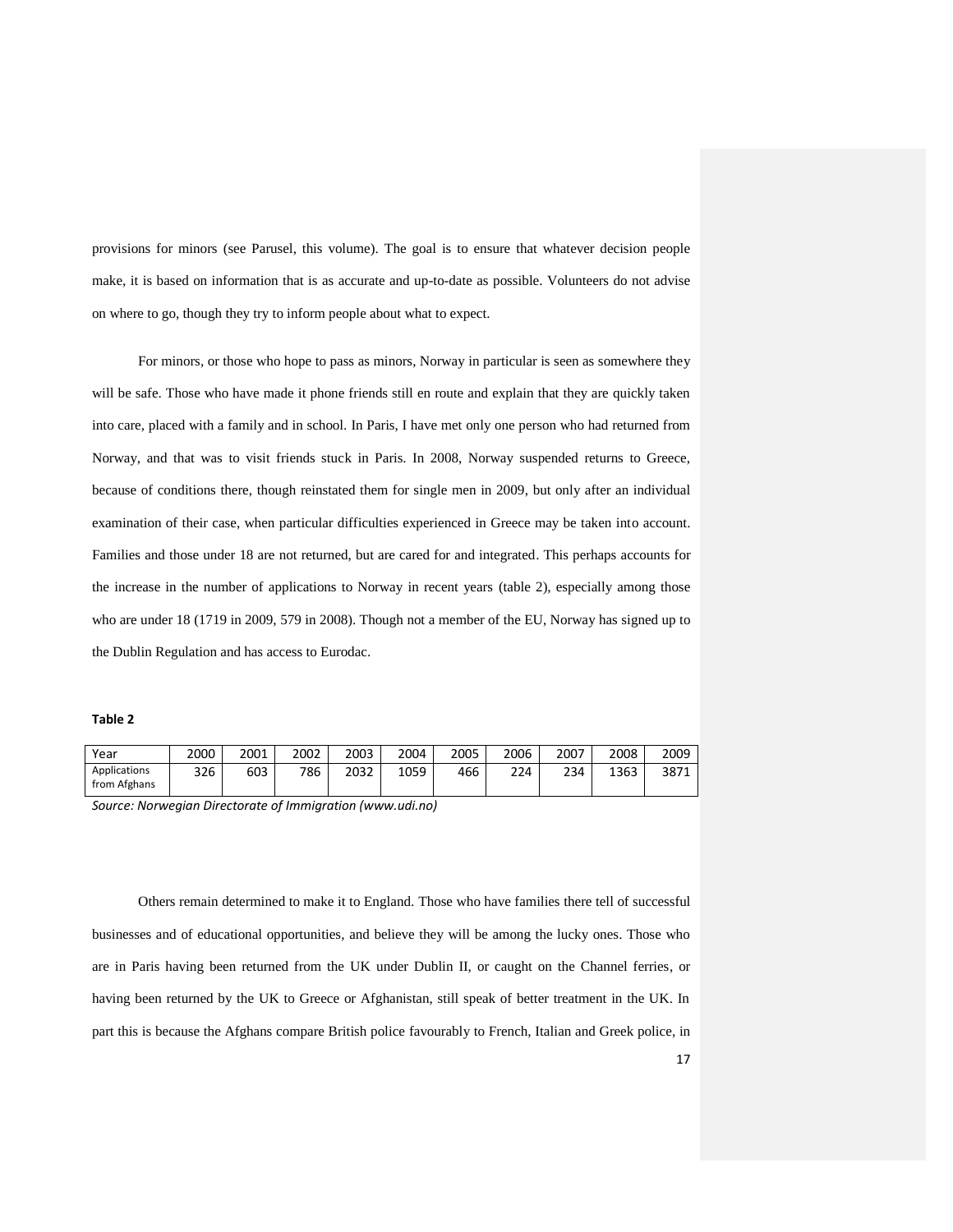part it is because they were accommodated until they were deported, so were not left to sleep in the streets. The impact of a lack of accommodation, especially in winter, should not be underestimated. The sense of vulnerability and insecurity felt among those forced to sleep in the open wears people down very quickly both physically and psychologically.

Among this group of Paris Afghans are those who understand that they have no hope of asylum in the UK, and that they risk deportation to Afghanistan, but they make the calculation that at least in the UK they will be able to find work (even if it is in the underground economy) and support from their community. Even if one does not have papers oneself, access to a support network that includes those that do can provide some security. A bed, familiar food, advice and information (however partial) in one's own language and above all work, make it seem a risk worth taking, even though there is a far greater chance of being expelled from the UK than from France to Afghanistan. These Afghans are engaged in a calculation about how to maximize a complex understanding of security – trading legal security against psychological and/or economic insecurity.

#### **Conclusion**

18 Having experienced difficulties in each country along their route, the Afghans continue their journey, hoping the next place will be better, believing that it cannot be worse. Above all what drives asylum seekers from one European Member State to another is lack of security, especially legal security, as it is this that furnishes people with the economic and social rights they need to be able to build their lives. But legal status alone is not sufficient. These young people, even those with papers of some kind, have frequently spent months (and occasionally years) sleeping on the streets of European cities, vulnerable to harassment and violence, their lives at constant risk. Without accommodation, attending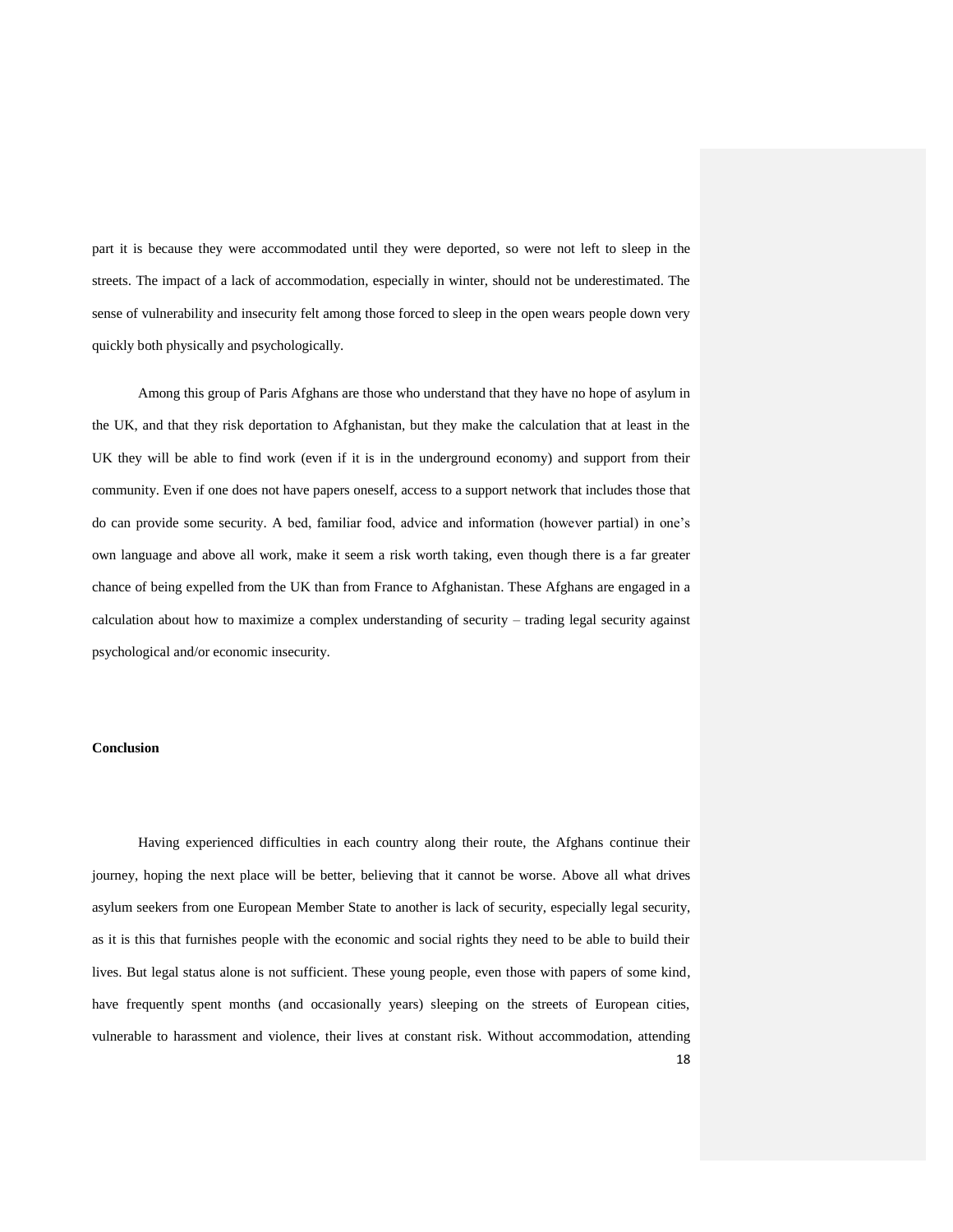language classes and finding work is almost impossible. Many do find security, are recognised as refugees and allowed to remain. Others find their disappointment growing, and grow more bitter. The use of EU legal instruments such as the Dublin regulation and Eurodac by EU Member States to avoid their responsibilities to a vulnerable population inflicts more damage on this group.

However, while the costs are borne most cruelly by those like the young man cited at the beginning, there are also costs to European societies. In the tradeoff between security, as a value and policy goal, and other key values, such as freedom or justice, (Karyotis this volume) the freedom and justice of European citizens are also compromised. The link between some of the security measures and instruments discussed throughout the chapters in this volume and the attendant racism and discrimination that infects societies employing them have been explored elsewhere (Schuster 2003, Maguire this volume). One is reminded of the words of Hannah Arendt (1973:269) 'those whom the persecutor had singled out as the scum of the earth - Jews, Trotskyites etc - actually were received as the scum of the earth everywhere', such that in our pursuit of 'our' security, we Europeans are then implicated in the abuses committed far from our territories.

#### **REFERENCES**

Abbasi-Shavazi, M., Glazebrook, D., Jamshidiha, G., Mahmoudian, H. and Sadeghi, R. (2008) *Secondgeneration Afghans in Iran: Integration, Identity and Return* Kabul: Afghanistan Research and Evaluation Unit

Agamben, G. (2000) *Means Without Ends: Notes on Politics* Minneapolis: Minnesota University Press Agamben, G. (1998) *Homo Sacer: Sovereign Power and Bare Life* Stanford: Stanford University Press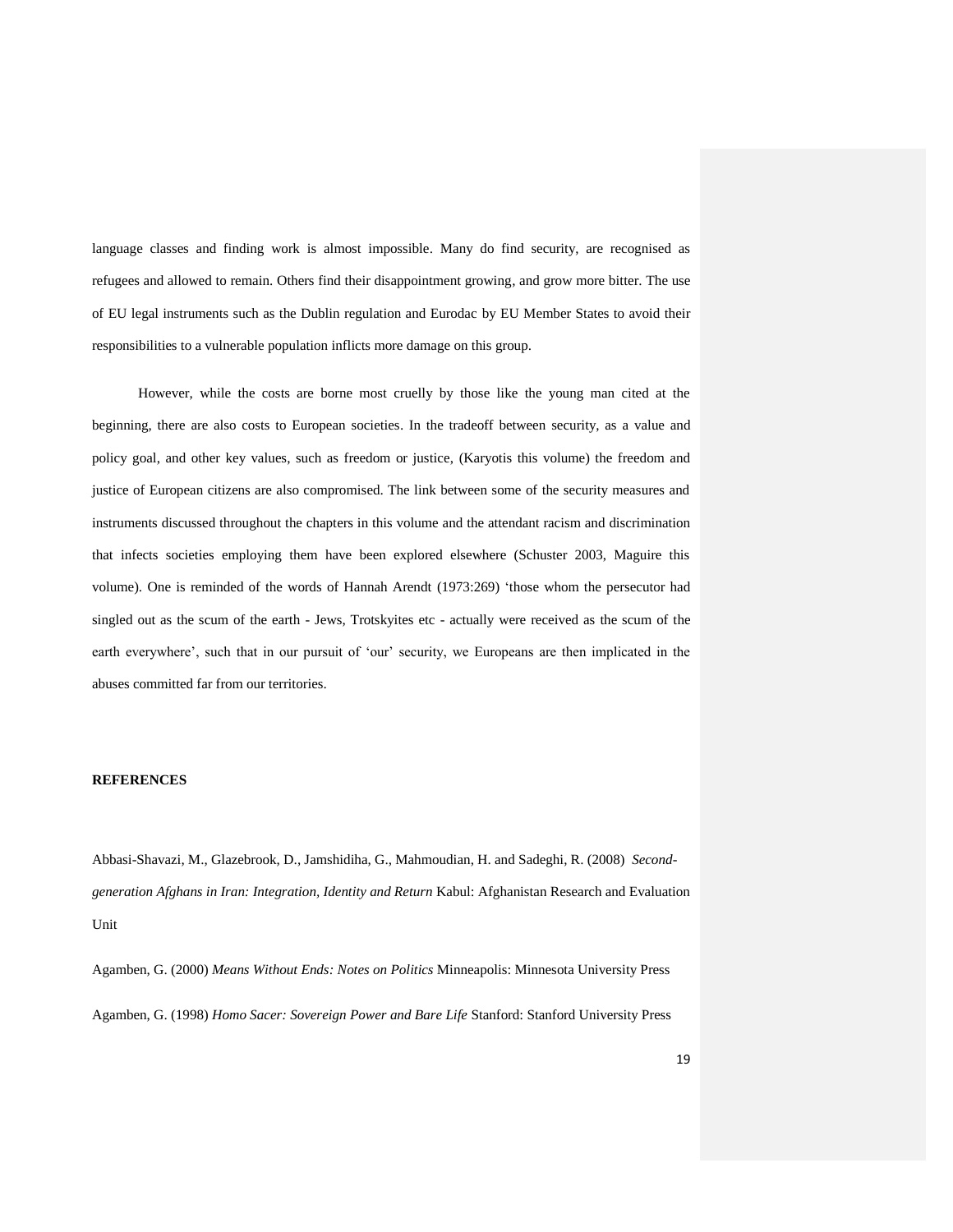Amnesty International (2008) *Amnesty International Report 2008: State of the World's Human Rights* available at<http://thereport.amnesty.org/eng/regions/europe-and-central-asia/greece>

Arendt, H. (1973) *The Origins of Totalitarianism* 2<sup>nd</sup>. Ed. New York: Harcourt Brace Jovanovich

Balibar, E. (2004) *We, the people of Europe/ Reflections on Transnational Citizenship* Princeton: Princeton University Press

Bigo, D. (2001) 'The Möbius Ribbon of Internal and External Security' in Albert, M., Jacobson, D., & Lapid, Y. (eds) *Identities, Borders, Orders: Rethinking International Relations Theory* Minneapolis: Minnesota University Press

Castles, S., Crawley, H. and Loughna, S. (2002) *States of Conflict: Causes and patterns of forced migration to the EU and policy responses*, London: IPPR

Chimienti M. and Achermann, C. (2006) 'Coping Strategies of Vulnerable Migrants. The case of asylum seekers and undocumented migrants in Switzerland' in C. B. Cuadra and S. Cattacin (Eds.) *Migration and Health: Difference Sensitivity from an Organisational Perspective* Malmö: Malmö University/IMER

Commission des Communautés Européennes (1999) *Conseil Européen – Tampere: Conclusions de la Presidence* SI (1999) 800 ; Bruxelles

Council of Europe (2009) *Report by Thomas Hammarberg, Commissioner for Human Rights of the Council of Europe, following his visit to Italy on 13-15 January 2009* CommDH(2009)16 published Strasbourg, 16 April 2009

Duffield, M. (2007) *Development, Security and Unending War: Governing the World of Peoples* Cambridge: Polity Press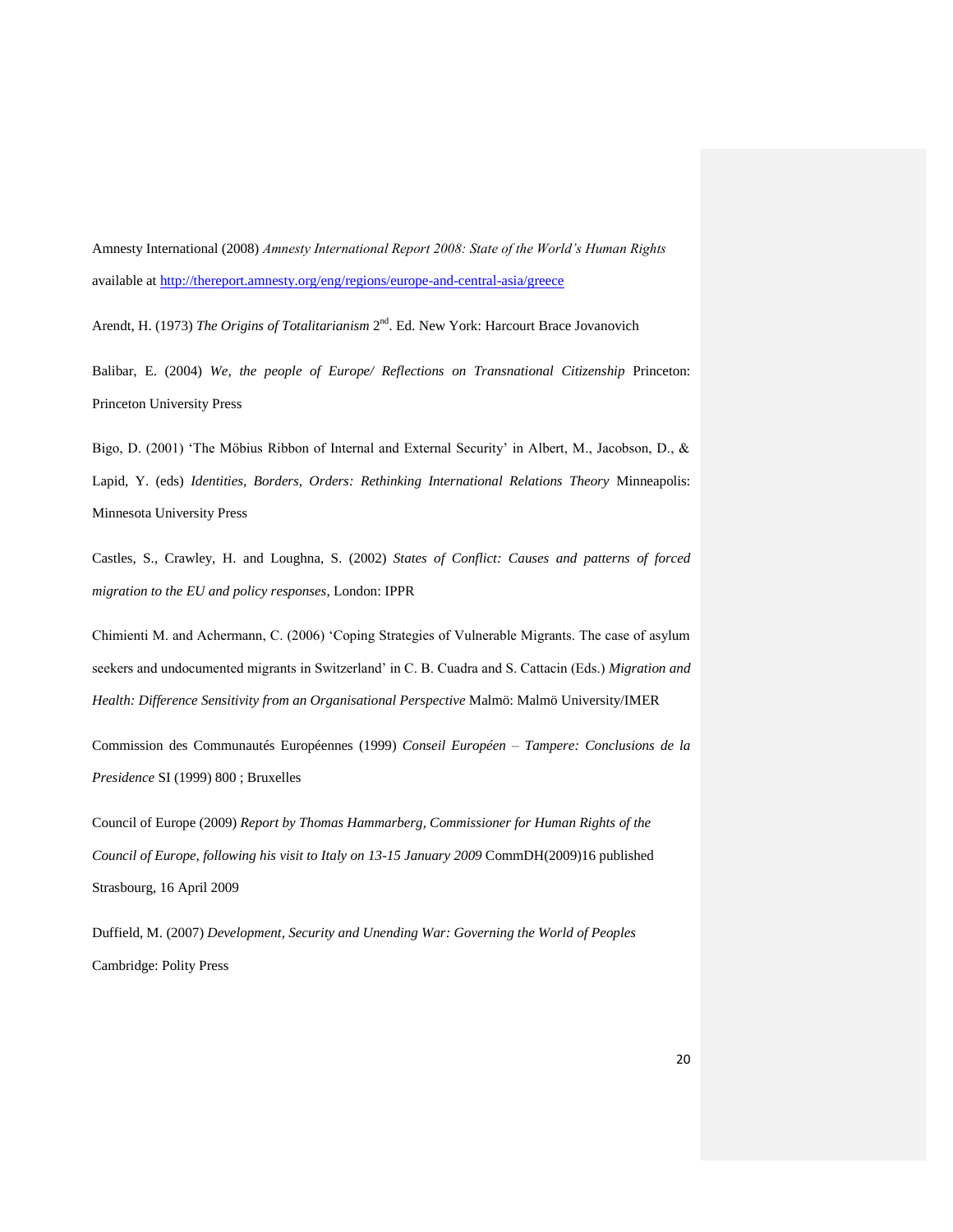European Commission (2007) *Report from the Commission to the European Parliament and the Council on the evaluation of the Dublin system {SEC(2007) 742}* available at [http://eur](http://eur-lex.europa.eu/LexUriServ/LexUriServ.do?uri=CELEX:52007DC0299:EN:NOT)[lex.europa.eu/LexUriServ/LexUriServ.do?uri=CELEX:52007DC0299:EN:NOT](http://eur-lex.europa.eu/LexUriServ/LexUriServ.do?uri=CELEX:52007DC0299:EN:NOT)

Foucault, M. (1998) *The History of Sexuality: Volume 1: The Will to Knowledge*, London: Penguin

Harpviken, K., Strand, A. and Suhrke, A. (2004) *Afghan Refugees in Iran: From Refugee Emergency to Migration Management* policy briefing paper for Chr. Michelsen Institute, Norway available at http://www.cmi.no/pdf/?file=/afghanistan/doc/CMI-PRIO-AfghanRefugeesInIran.pdf

HCRP (2009) *Afghan Refugees in Pakistan: Push Comes to Shove* Report by the Human Rights Commission of Pakistan, Lahore available at http://www.hrcp-web.org/Publications/RRefugees.pdf

Human Rights Watch (2008) *Stuck in a Revolving Door: Iraqis and Other Asylum Seekers and Migrants at the Greece/Turkey Entrance to the European Union* available at:

[http://www.hrw.org/sites/default/files/reports/greeceturkey1108web\\_0.pdf](http://www.hrw.org/sites/default/files/reports/greeceturkey1108web_0.pdf)

IAB (2009) *Press Release: Conditional Returns to Greece* Norwegian Immigration Appeals Board available at<http://feed.ne.cision.com/wpyfs/00/00/00/00/00/0E/CA/2C/wkr0003.pdf>

IPS (May 2009) *IRAN: Afghan Refugees - Pawns in Standoff with West* International Press Service, available at<http://ipsnews.net/news.asp?idnews=37727>

IRIN news (2009) 'Sharp rise in attempted illegal migration of Afghans to Europe' RAWA news at <http://www.rawa.org/temp/runews/2009/06/04/>

Karamanidou, E. (2010) 'The Discursive Legitimation of Asylum Policies in Greece and Ireland' unpublished PhD thesis, City University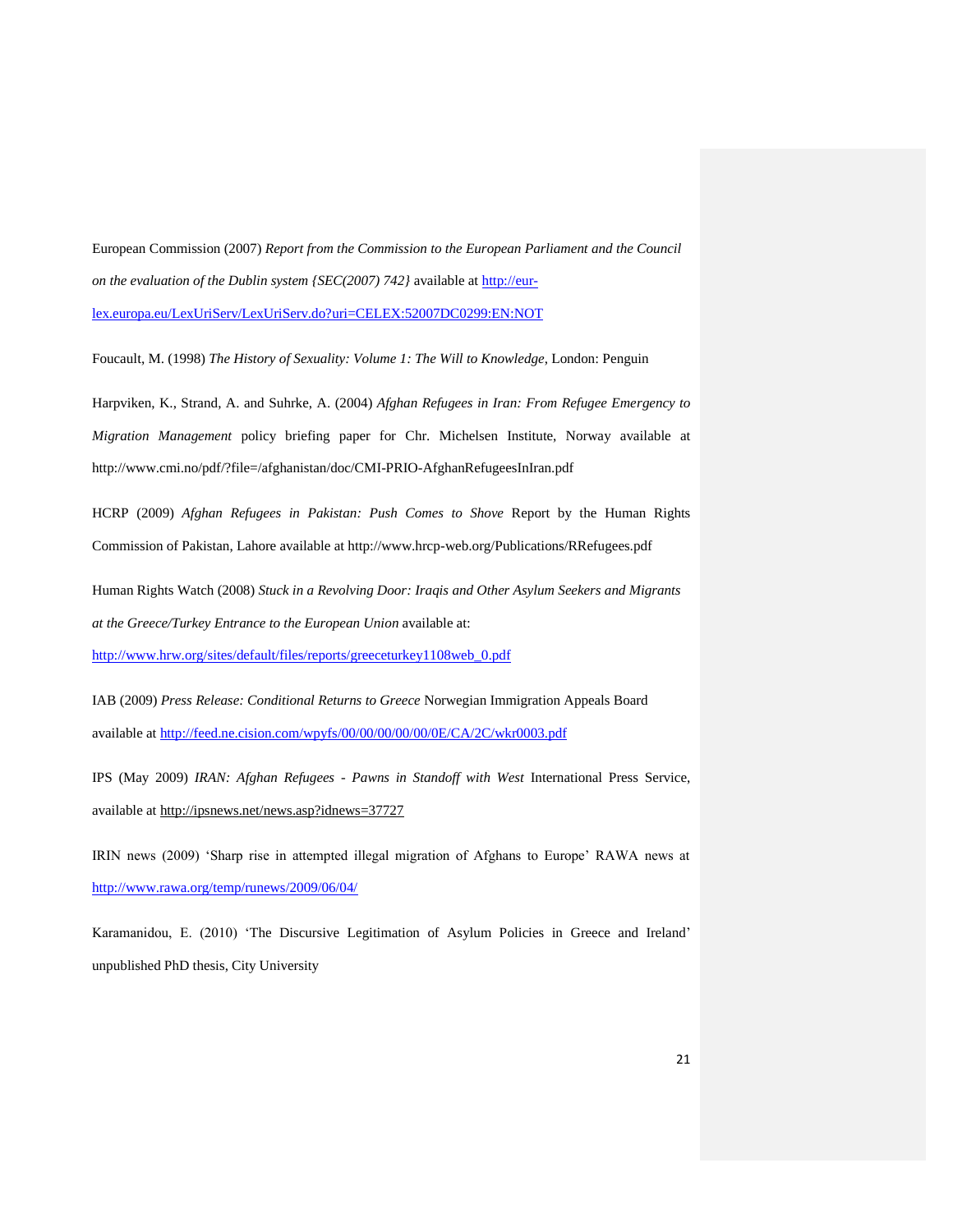Karamanidou, E. & Schuster, L. (2010) 'Greece, Dublin II and Eurodac' paper prepared for the *Journeys and Justice: Forced Migration, Seeking Asylum and Human Rights* Conference, University of Leeds, 29 January 2010

Kronenfeld, D. (2008) 'Afghan Refugees in Pakistan: Not All Refugees, Not Always in Pakistan, Not Necessarily Afghan?' *Journal of Refugee Studies* Vol.21, No. 1, pp. 43-63

Milani, M. (2008) 'Iran's Policy towards Afghanistan' *Middle East Journal* Vol. 60, No.2, pp.235-256

Norwegian Organisation for Asylum Seekers (2009) *Out the Back Door: The Dublin II Regulation and illegal deportations from Greece* report by the Norwegian Helsinki Committee, (NHC), the Norwegian Organisation for Asylum Seekers (NOAS) and Aitima accessed at

[http://www.noas.org/?p=news&news\\_id=66](http://www.noas.org/?p=news&news_id=66)

OFPRA (2008) *Rapport 2007* Paris, Office Français de Protection des Réfugiés et Apatrides available at [http://www.ofpra.gouv.fr/documents/Rapport\\_OFPRA\\_2007\\_BD.pdf](http://www.ofpra.gouv.fr/documents/Rapport_OFPRA_2007_BD.pdf)

Papadimitriou, P. and Papageorgiou, I. (2005) 'The New 'Dubliners': Implementation of European Council Regulation 343/2003 (Dublin-II) by the Greek Authorities' *Journal of Refugee Studies* Vol. 18, No.3, pp.299-318.

Pro Asyl, Group of Lawyers for the Rights of Refugees and Migrants, Athens eds (2007) *The Truth may be bitter but it must told: The Situation of Refugees in the Aegean and the Practices of the Greek Coast Guard.* Frankfurt/Main: Förderverein PRO ASYL e.V.

Schuster, L. (2011) 'Turning Refugees into Illegal Migrants: Eurodac and Dublin II' in *Ethnic and Racial Studies* (forthcoming)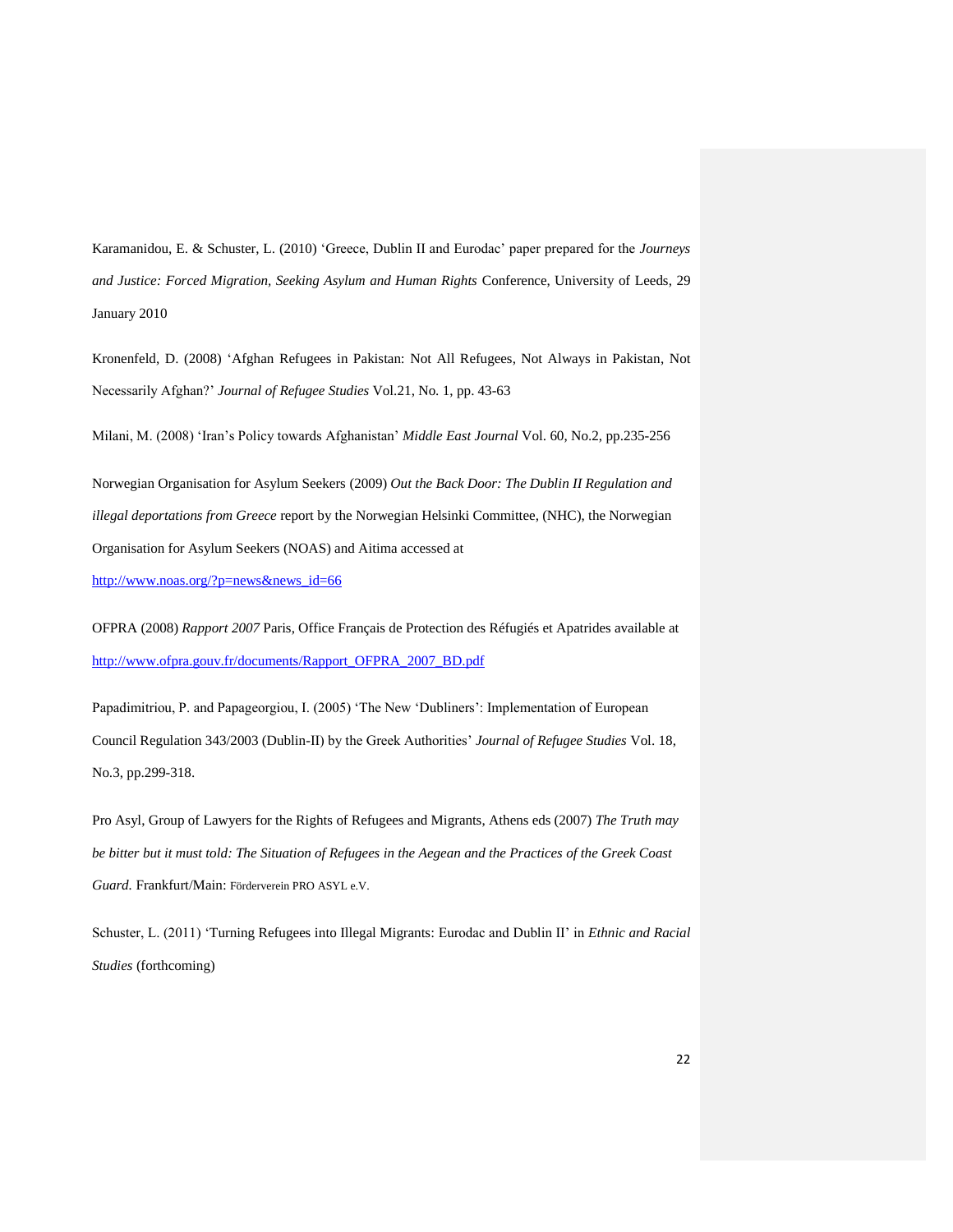Schuster, L. (2011) 'Dublin II and Eurodac: Examining the (un)intended(?) consequences' in *Gender, Place and Culture* (forthcoming)

Schuster, L. (2005) 'A Sledgehammer to Crack a Nut: Deportation, Detention and Dispersal in Europe' *Social Policy and Administration* Vol.39, No.6, 606-621

Schuster, L. (2003) *The Uses and Abuses of Political Asylum in Britain and Germany* Frank Cass: London

Schuster, L. (2003a) 'Common Sense or Racism: The Treatment of Asylum Seekers in Europe' *Patterns of Prejudice* Vol.37, No.3, 233-55

Sitaropoulos, N. (2000) 'Modern Greek Asylum Policy and Practice in the Context of the Relevant European Developments' *Journal of Refugee Studies* Vol.13, No.1, pp. 105-117

UNHCR (2009) *2008 Global Trends: Refugees, Asylum Seekers, Returnees, Internally Displaced and Stateless Persons* Report of the United Nations High Commission for Refugees, Geneva available at <http://www.unhcr.org/4a375c426.html>

UNHCR (2008) *UNHCR Position on the Return of Asylum Seekers to Greece under the "Dublin Regulation"* available at<http://www.unhcr.org/refworld/docid/4805bde42.html>

Vedsted-Hansen, J. (2005) 'Common EU Standards on Asylum - Optional Harmonisation and Exclusive Procedures ' *European Journal of Migration and Law* Vol.7, No.4, 369-376

Yaghmaian, B. (2005) *Embracing the Infidel: Stories of Muslim Migrants on the Journey West* New York, Delacorte Press